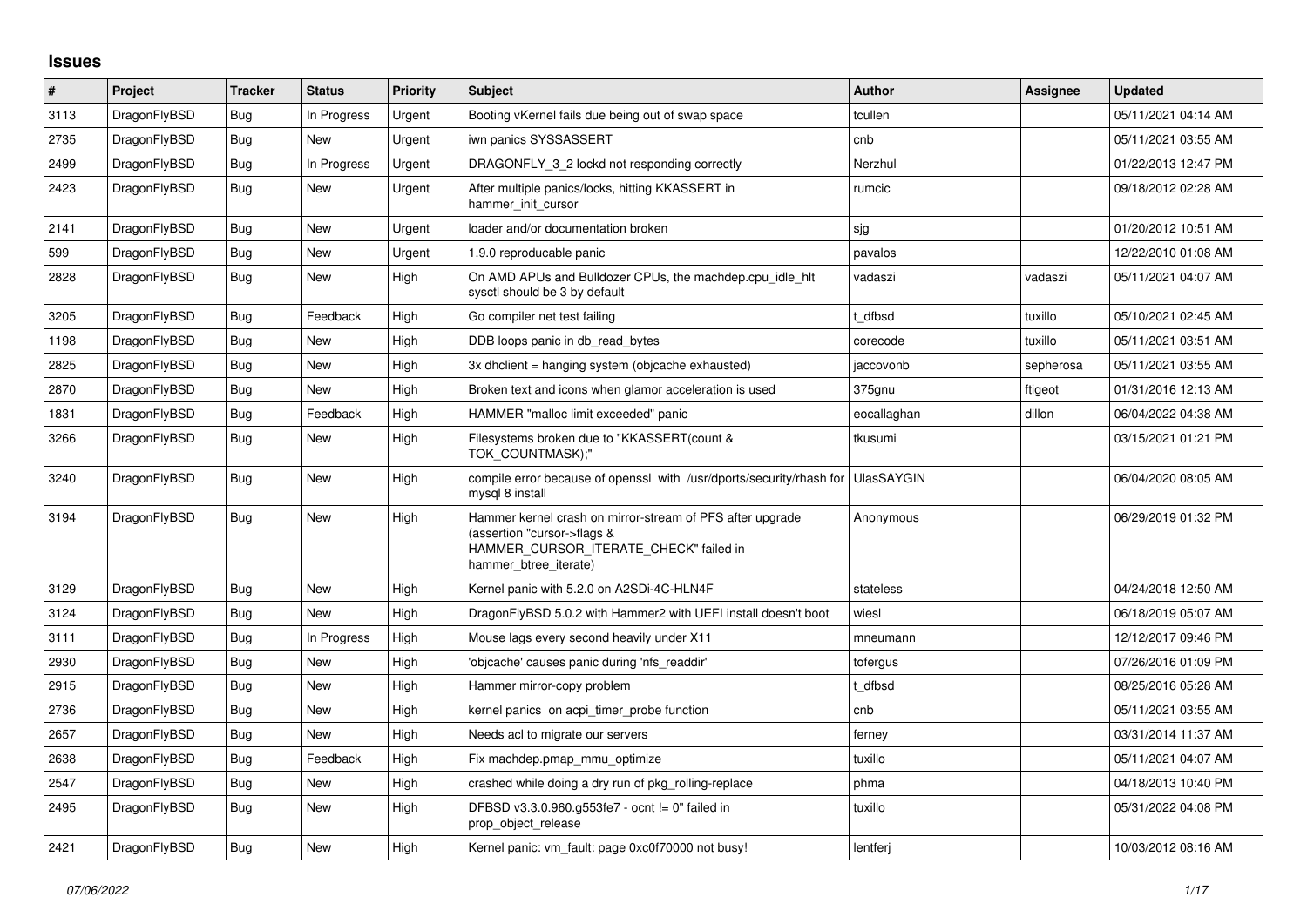| $\#$ | Project      | <b>Tracker</b> | <b>Status</b> | <b>Priority</b> | Subject                                                                                    | <b>Author</b>     | <b>Assignee</b> | <b>Updated</b>      |
|------|--------------|----------------|---------------|-----------------|--------------------------------------------------------------------------------------------|-------------------|-----------------|---------------------|
| 2396 | DragonFlyBSD | Bug            | Feedback      | High            | Latest 3.1 development version core dumps while destroying master<br><b>PFS</b>            | sgeorge           |                 | 01/23/2013 04:10 PM |
| 2347 | DragonFlyBSD | Bug            | Feedback      | High            | Hammer PFSes destroy does not give back full space allocated to<br><b>PFS</b>              | sgeorge           |                 | 07/19/2012 01:11 AM |
| 2296 | DragonFlyBSD | Bug            | In Progress   | High            | panic: assertion "m->wire_count > 0" failed                                                | thomas.nikolajsen |                 | 08/30/2012 06:09 AM |
| 2140 | DragonFlyBSD | Bug            | New           | High            | hammer_io_delallocate panic with 'duplicate entry' message                                 | ttw               |                 | 10/07/2011 12:22 PM |
| 2117 | DragonFlyBSD | Bug            | New           | High            | ACPI and/or bce(4) problem with 2.11.0.673.g0d557 on HP DL380<br>G6                        | pauska            |                 | 08/22/2011 10:15 AM |
| 2071 | DragonFlyBSD | Bug            | New           | High            | Panic on assertion: (int)(flg->seq - seq) > 0 in hammer_flusher_flush<br>after inode error | vsrinivas         |                 | 06/12/2011 07:59 AM |
| 1920 | DragonFlyBSD | Bug            | New           | High            | system hangs                                                                               | zhtw              |                 | 11/22/2010 08:59 AM |
| 1185 | DragonFlyBSD | <b>Bug</b>     | New           | High            | need a tool to merge changes into /etc                                                     | wa1ter            |                 | 02/18/2014 06:02 AM |
| 884  | DragonFlyBSD | Bug            | In Progress   | High            | Performance/memory problems under filesystem IO load                                       | hasso             |                 | 05/11/2021 03:50 AM |
| 2577 | DragonFlyBSD | Bug            | New           | Normal          | virtio-blk iops performance is cpu limited on high end devices                             | gjs278            | vsrinivas       | 08/01/2013 02:28 PM |
| 2370 | DragonFlyBSD | Bug            | New           | Normal          | panic: ffs_valloc: dup alloc                                                               | marino            | vsrinivas       | 02/01/2013 09:28 AM |
| 2113 | DragonFlyBSD | Bug            | New           | Normal          | nmalloc threaded program fork leak                                                         | vsrinivas         | vsrinivas       | 08/11/2011 07:25 PM |
| 3089 | DragonFlyBSD | Bug            | In Progress   | Normal          | vtnet(4) - disable TCP checksum offload by default                                         | jlane             | vadaszi         | 05/11/2021 04:14 AM |
| 2391 | DragonFlyBSD | <b>Bug</b>     | In Progress   | Normal          | System lock with ahci and acpi enabled on ATI RS690 chipset with<br>SMB600 sata controller | jorisgio          | vadaszi         | 06/03/2015 03:51 PM |
| 3318 | DragonFlyBSD | Bug            | In Progress   | Normal          | Segmenation fault when a process resumed with checkpt exits                                | zabolekar         | tuxillo         | 06/18/2022 08:24 AM |
| 3314 | DragonFlyBSD | Bug            | New           | Normal          | Bring virtio_console(4) from FreeBSD                                                       | tuxillo           | tuxillo         | 05/29/2022 08:24 AM |
| 3295 | DragonFlyBSD | Bug            | In Progress   | Normal          | Adapt devel/libvirt for nvmm                                                               | tuxillo           | tuxillo         | 11/03/2021 04:56 PM |
| 3160 | DragonFlyBSD | Submit         | In Progress   | Normal          | State the implementation difference in pkill/pgrep manual                                  | sevan             | tuxillo         | 06/03/2022 05:15 PM |
| 3145 | DragonFlyBSD | Submit         | In Progress   | Normal          | Update libelf to FreeBSD 12 current and build as base library usable<br>by ports           | davshao           | tuxillo         | 08/20/2021 03:58 PM |
| 3028 | DragonFlyBSD | Bug            | In Progress   | Normal          | installer: confusion of set/get disk encryption passphrase dialogs                         | liweitianux       | tuxillo         | 06/03/2022 05:13 PM |
| 2717 | DragonFlyBSD | Submit         | Feedback      | Normal          | Out of range numeric handling                                                              | dclink            | tuxillo         | 05/11/2021 04:08 AM |
| 2496 | DragonFlyBSD | Bug            | New           | Normal          | NTFS malloc limit exceeded                                                                 | plasmob           | tuxillo         | 02/19/2013 08:47 AM |
| 2438 | DragonFlyBSD | Submit         | Feedback      | Normal          | <b>TRIM</b> fixes                                                                          | Anonymous         | tuxillo         | 05/11/2021 03:45 AM |
| 2416 | DragonFlyBSD | Bug            | <b>New</b>    | Normal          | entry can be removed on mounted nfs filesystem.                                            | ftigeot           | tuxillo         | 06/03/2014 04:40 AM |
| 2358 | DragonFlyBSD | Bug            | In Progress   | Normal          | DFBSD v3.0.2.32.g928ca - panic: hammer: insufficient undo FIFO<br>space!                   | tuxillo           | tuxillo         | 05/10/2021 02:50 AM |
| 1921 | DragonFlyBSD | <b>Bug</b>     | In Progress   | Normal          | we miss mlockall                                                                           | alexh             | tuxillo         | 06/18/2022 04:08 AM |
| 1876 | DragonFlyBSD | <b>Bug</b>     | New           | Normal          | devfs in jail + logging out from console(ttyv1+) -> panic                                  | qhwt.dfly         | tuxillo         | 05/31/2022 03:24 PM |
| 1700 | DragonFlyBSD | Submit         | In Progress   | Normal          | skip boot2 menu on <enter></enter>                                                         | Johannes.Hofmann  | tuxillo         | 05/15/2022 08:35 AM |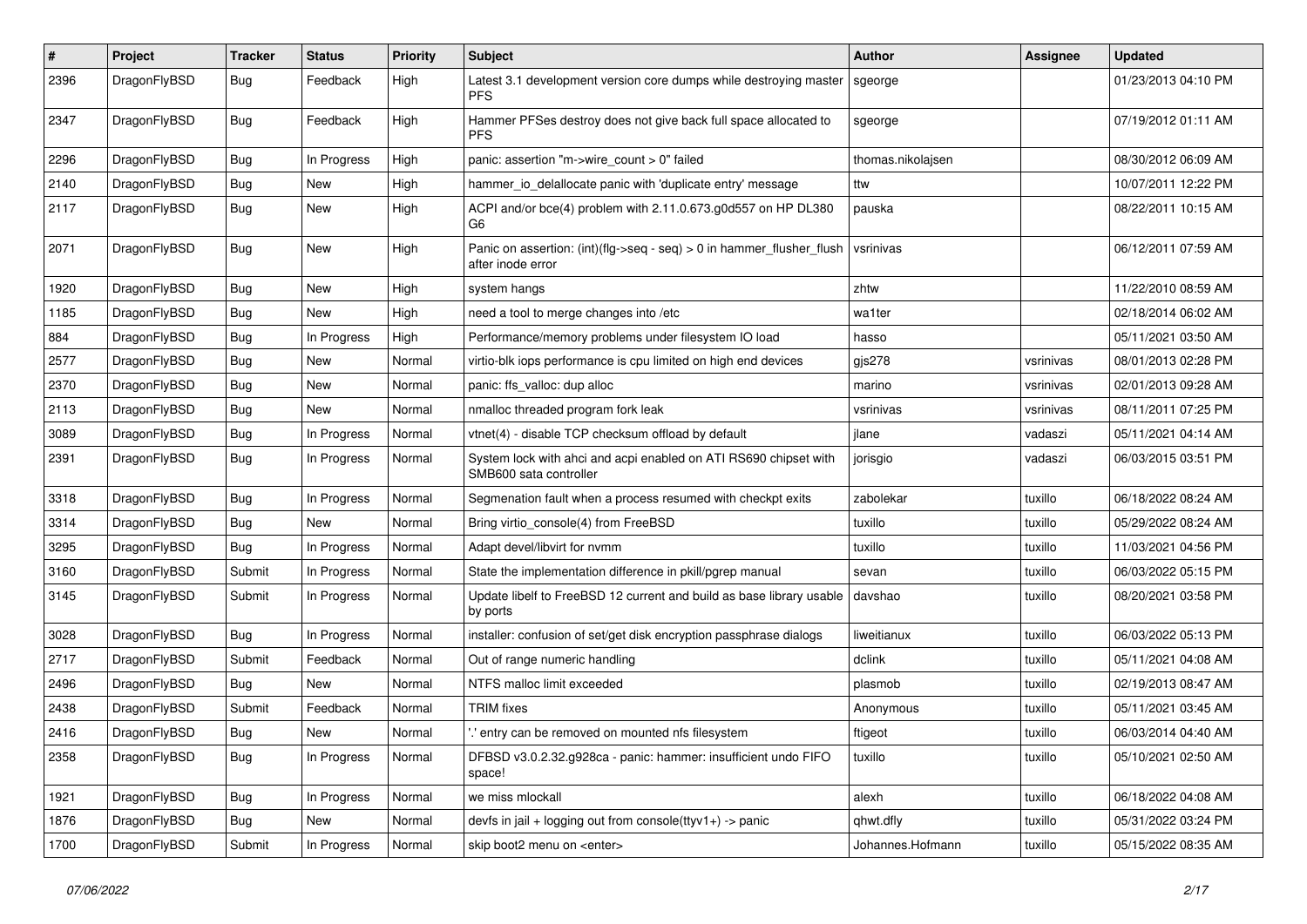| #    | Project      | <b>Tracker</b> | <b>Status</b> | <b>Priority</b> | Subject                                                                                      | <b>Author</b>  | Assignee | <b>Updated</b>      |
|------|--------------|----------------|---------------|-----------------|----------------------------------------------------------------------------------------------|----------------|----------|---------------------|
| 1587 | DragonFlyBSD | Bug            | Feedback      | Normal          | can't gdb across fork                                                                        | corecode       | tuxillo  | 05/11/2021 03:54 AM |
| 1584 | DragonFlyBSD | <b>Bug</b>     | In Progress   | Normal          | can't use ssh from jail: debug1: read passphrase: can't open<br>/dev/tty: Device busy        | corecode       | tuxillo  | 05/11/2021 03:53 AM |
| 1583 | DragonFlyBSD | Bug            | In Progress   | Normal          | panic: assertion: cursor->trans->sync_lock_refs > 0 in<br>hammer_recover_cursor              | corecode       | tuxillo  | 05/11/2021 03:53 AM |
| 1579 | DragonFlyBSD | <b>Bug</b>     | Feedback      | Normal          | dfly 2.4.1 does not like HP DL360G4p and Smart Array 6400 with<br>MSA <sub>20</sub>          | tomaz.borstnar | tuxillo  | 06/02/2014 02:44 PM |
| 1556 | DragonFlyBSD | Bug            | New           | Normal          | many processes stuck in "hmrrcm", system unusable                                            | corecode       | tuxillo  | 05/11/2021 03:52 AM |
| 1547 | DragonFlyBSD | Bug            | In Progress   | Normal          | disklabel64 automatic sizing                                                                 | corecode       | tuxillo  | 05/11/2021 03:52 AM |
| 1528 | DragonFlyBSD | Bug            | In Progress   | Normal          | ktrace does not show proper return values for pipe(2)                                        | corecode       | tuxillo  | 05/11/2021 03:52 AM |
| 1475 | DragonFlyBSD | <b>Bug</b>     | In Progress   | Normal          | kernel blocks with low memory and syscons setting a high res mode<br>/ scrollback            | corecode       | tuxillo  | 05/11/2021 03:52 AM |
| 1474 | DragonFlyBSD | Bug            | <b>New</b>    | Normal          | ithread 1 unexpectedly rescheduled                                                           | corecode       | tuxillo  | 05/11/2021 03:52 AM |
| 1469 | DragonFlyBSD | Bug            | In Progress   | Normal          | Hammer history security concern                                                              | corecode       | tuxillo  | 05/11/2021 03:52 AM |
| 1442 | DragonFlyBSD | Bug            | New           | Normal          | blocking SIGSEGV and triggering a segment violation produces an<br>all CPU consuming process | corecode       | tuxillo  | 05/11/2021 03:52 AM |
| 1440 | DragonFlyBSD | Bug            | New           | Normal          | ptrace/gdb doesn't work after process blocks SIGTRAP                                         | corecode       | tuxillo  | 05/11/2021 03:52 AM |
| 1397 | DragonFlyBSD | Bug            | Feedback      | Normal          | jobs -I output inconsistency when called from script                                         | Anonymous      | tuxillo  | 05/15/2022 05:07 AM |
| 1390 | DragonFlyBSD | Bug            | In Progress   | Normal          | Use id_t type for {get,set}priority()                                                        | Anonymous      | tuxillo  | 07/05/2019 02:18 AM |
| 1293 | DragonFlyBSD | Bug            | New           | Normal          | 2.2.1-REL Installer Request                                                                  | mk             | tuxillo  | 05/11/2021 04:00 AM |
| 1287 | DragonFlyBSD | Bug            | Feedback      | Normal          | altq configuration doesn't work                                                              | corecode       | tuxillo  | 05/11/2021 03:51 AM |
| 1030 | DragonFlyBSD | Bug            | In Progress   | Normal          | msdosfs umount panic                                                                         | corecode       | tuxillo  | 05/11/2021 03:51 AM |
| 998  | DragonFlyBSD | Bug            | In Progress   | Normal          | Unconfiguring a vn while it is mounted                                                       | rumcic         | tuxillo  | 05/11/2021 04:00 AM |
| 911  | DragonFlyBSD | Bug            | Feedback      | Normal          | kidload/kernel linker can exceed malloc reserve and panic system                             | corecode       | tuxillo  | 05/11/2021 03:51 AM |
| 901  | DragonFlyBSD | <b>Bug</b>     | Feedback      | Normal          | route show needs to get data from all cpus                                                   | corecode       | tuxillo  | 05/11/2021 03:50 AM |
| 847  | DragonFlyBSD | Bug            | Feedback      | Normal          | processes getting stuck on mount point                                                       | corecode       | tuxillo  | 05/11/2021 03:50 AM |
| 781  | DragonFlyBSD | Bug            | In Progress   | Normal          | fdisk uses wrong geometry on usb flash drives                                                | corecode       | tuxillo  | 05/11/2021 03:50 AM |
| 742  | DragonFlyBSD | Bug            | In Progress   | Normal          | umount problems with multiple mounts                                                         | corecode       | tuxillo  | 06/25/2022 04:02 AM |
| 731  | DragonFlyBSD | <b>Bug</b>     | New           | Normal          | system freeze on "slice too large"                                                           | corecode       | tuxillo  | 06/25/2022 04:01 AM |
| 2585 | DragonFlyBSD | <b>Bug</b>     | <b>New</b>    | Normal          | Dfly 3.4.3 on ESXi 5.1, HP Smart Array P410 passthrough<br>recognised, but not functioning   | yggdrasil      | swildner | 05/09/2022 08:14 AM |
| 2265 | DragonFlyBSD | <b>Bug</b>     | New           | Normal          | mbsrtowcs does not properly handle invalid mbstate t in ps                                   | c.turner1      | swildner | 01/10/2012 07:56 PM |
| 341  | DragonFlyBSD | <b>Bug</b>     | New           | Normal          | Vinum erroneously repors devices as busy                                                     | corecode       | swildner | 01/21/2012 04:50 AM |
| 1769 | DragonFlyBSD | Bug            | New           | Normal          | panic: assertion: _tp->tt_msg->tt_cpuid == mycpuid in<br>tcp callout active                  | pavalos        | sjg      | 05/15/2022 11:07 AM |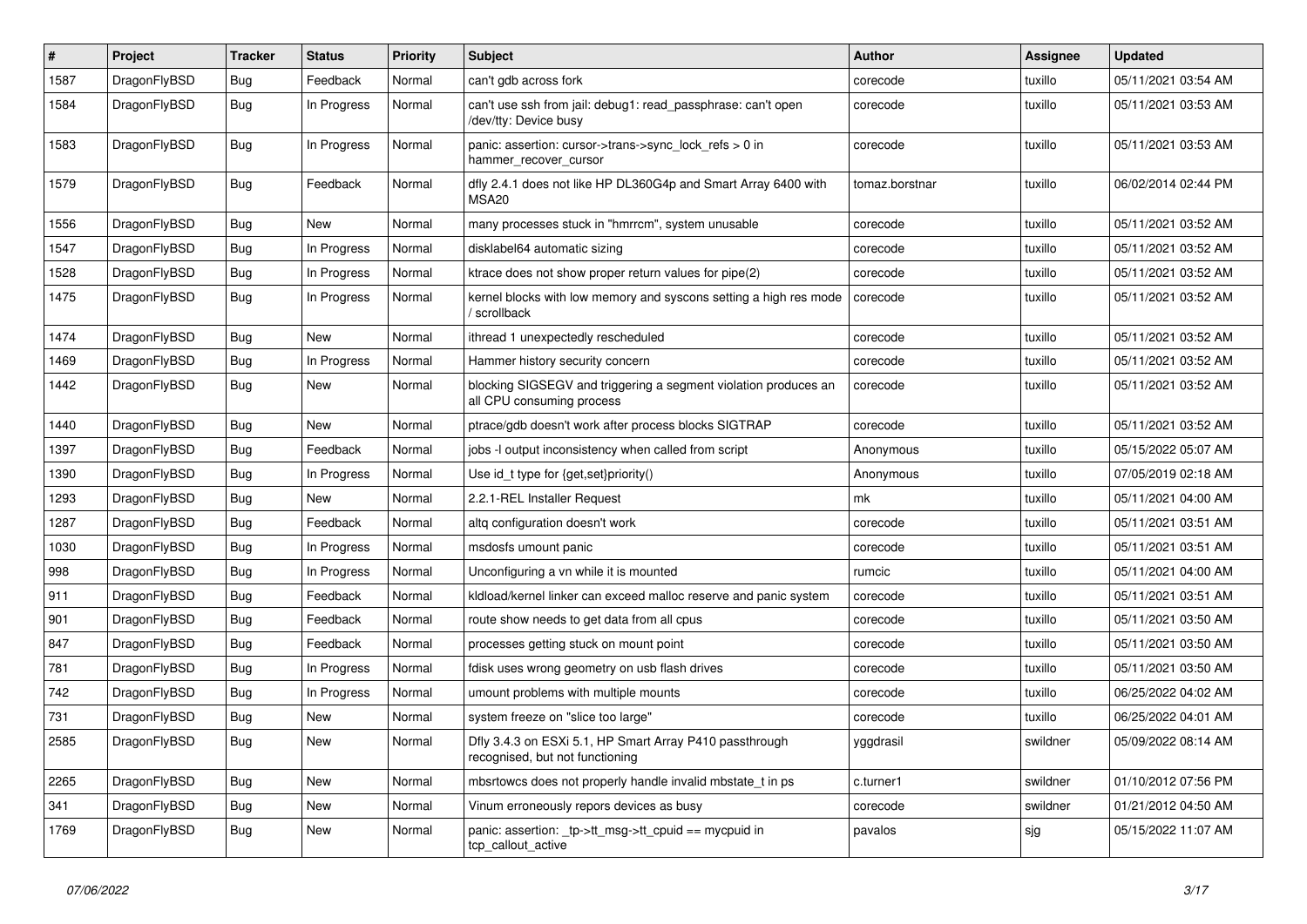| #    | Project      | <b>Tracker</b> | <b>Status</b> | <b>Priority</b> | Subject                                                                                                                                                  | <b>Author</b> | Assignee  | <b>Updated</b>      |
|------|--------------|----------------|---------------|-----------------|----------------------------------------------------------------------------------------------------------------------------------------------------------|---------------|-----------|---------------------|
| 1302 | DragonFlyBSD | Bug            | In Progress   | Normal          | Checkpoint regression?                                                                                                                                   | sjg           | sjg       | 07/10/2013 05:22 PM |
| 168  | DragonFlyBSD | Bug            | In Progress   | Normal          | Livelocked limit engaged while trying to setup IPW wireless                                                                                              | mschacht      | sepherosa | 05/11/2021 04:05 AM |
| 2822 | DragonFlyBSD | Bug            | New           | Normal          | USB 3.0 stick throws "reading primary partition table: error<br>accessing offset 000[] for 152" error, while the stick works on any<br>other OS I tested | revuwa        | profmakx  | 06/29/2015 05:56 AM |
| 2746 | DragonFlyBSD | Bug            | New           | Normal          | some fraction of xterms started from the xmonad window manager<br>get killed with SIGALRM                                                                | isenmann      | profmakx  | 12/28/2014 02:51 AM |
| 2549 | DragonFlyBSD | Bug            | In Progress   | Normal          | netgraph7: Kernel page fault.                                                                                                                            | russiane39    | nant      | 05/10/2013 11:20 PM |
| 1969 | DragonFlyBSD | <b>Bug</b>     | New           | Normal          | pf-related network problem                                                                                                                               | pavalos       | lentferj  | 02/01/2011 06:57 PM |
| 1964 | DragonFlyBSD | <b>Bug</b>     | <b>New</b>    | Normal          | iwn (panic assertion : wlan assert serialized)                                                                                                           | sjmm.ptr      | josepht   | 02/01/2011 12:57 PM |
| 1946 | DragonFlyBSD | <b>Bug</b>     | New           | Normal          | ieee80211 panic                                                                                                                                          | pavalos       | josepht   | 01/27/2011 06:00 PM |
| 3031 | DragonFlyBSD | Submit         | In Progress   | Normal          | Update drm/radeon to Linux 4.7.10 as much as possible                                                                                                    | davshao       | ftigeot   | 08/19/2021 12:33 PM |
| 1593 | DragonFlyBSD | Bug            | Feedback      | Normal          | panic: assertion: ccb == ap->ap_err_ccb in ahci_put_err_ccb                                                                                              | ftigeot       | ftigeot   | 05/15/2022 05:09 AM |
| 3154 | DragonFlyBSD | Submit         | New           | Normal          | Update serial handling in bootloader                                                                                                                     | ddegroot      | dillon    | 11/06/2018 11:21 PM |
| 2819 | DragonFlyBSD | <b>Bug</b>     | In Progress   | Normal          | Random micro system freezes after a week of uptime                                                                                                       | ftigeot       | dillon    | 08/16/2015 08:46 PM |
| 2092 | DragonFlyBSD | <b>Bug</b>     | New           | Normal          | Panic: Bad link elm 0x next->prev != elm                                                                                                                 | masterblaster | dillon    | 12/04/2011 12:49 PM |
| 2037 | DragonFlyBSD | <b>Bug</b>     | Feedback      | Normal          | Panic Bad link elm while building packages                                                                                                               | ftigeot       | dillon    | 04/21/2011 07:20 AM |
| 1411 | DragonFlyBSD | Bug            | Feedback      | Normal          | Burning doesn't work with ahci(4)                                                                                                                        | hasso         | dillon    | 05/11/2021 04:00 AM |
| 2353 | DragonFlyBSD | <b>Bug</b>     | In Progress   | Normal          | panic: assertion "gd->gd_spinlocks_wr == 0" failed in<br>bsd4_schedulerclock                                                                             | jaydg         | alexh     | 11/28/2012 01:57 AM |
| 2100 | DragonFlyBSD | Bug            | Feedback      | Normal          | devfs related panic                                                                                                                                      | sepherosa     | alexh     | 07/10/2011 02:29 PM |
| 1430 | DragonFlyBSD | <b>Bug</b>     | New           | Normal          | Buggy w(1)?                                                                                                                                              | hasso         | alexh     | 11/24/2010 08:09 AM |
| 3319 | DragonFlyBSD | <b>Bug</b>     | <b>New</b>    | Normal          | setproctitle() calls can change effect of later setproctitle() calls                                                                                     | tonyc         |           | 06/29/2022 06:10 PM |
| 3317 | DragonFlyBSD | <b>Bug</b>     | In Progress   | Normal          | Network vtnet0 not working on Hetzner cloud                                                                                                              | mneumann      |           | 06/18/2022 03:55 AM |
| 3316 | DragonFlyBSD | <b>Bug</b>     | New           | Normal          | hammer2_dirent_create() allows creating >1 dirents with the same<br>name                                                                                 | tkusumi       |           | 06/05/2022 12:35 PM |
| 3313 | DragonFlyBSD | Bug            | New           | Normal          | Can't boot from my live USB at all. The kernel loading process<br>hangs.                                                                                 | rempas        |           | 06/03/2022 12:16 AM |
| 3312 | DragonFlyBSD | Submit         | New           | Normal          | hammer2: redundant chain modify after chain creation                                                                                                     | tkusumi       |           | 05/15/2022 01:35 PM |
| 3310 | DragonFlyBSD | <b>Bug</b>     | In Progress   | Normal          | NVMM+QEMU fail to boot with UEFI: Mem Assist Failed<br>[gpa=0xfffffff0]                                                                                  | liweitianux   |           | 01/11/2022 03:22 PM |
| 3302 | DragonFlyBSD | Bug            | <b>New</b>    | Normal          | Will not boot on System76 Lemur Pro (lemp10)                                                                                                             | piecuch       |           | 11/03/2021 10:21 AM |
| 3301 | DragonFlyBSD | Bug            | New           | Normal          | Gkrellm from the packages is not showing logged in users in main<br>window, logged in users always $== 0$                                                | adrian        |           | 01/08/2022 04:24 AM |
| 3300 | DragonFlyBSD | <b>Bug</b>     | New           | Normal          | Running Xvnc from TigerVNC package through the INETD daemon<br>in TCP WAIT mode fails hard                                                               | adrian        |           | 01/08/2022 04:25 AM |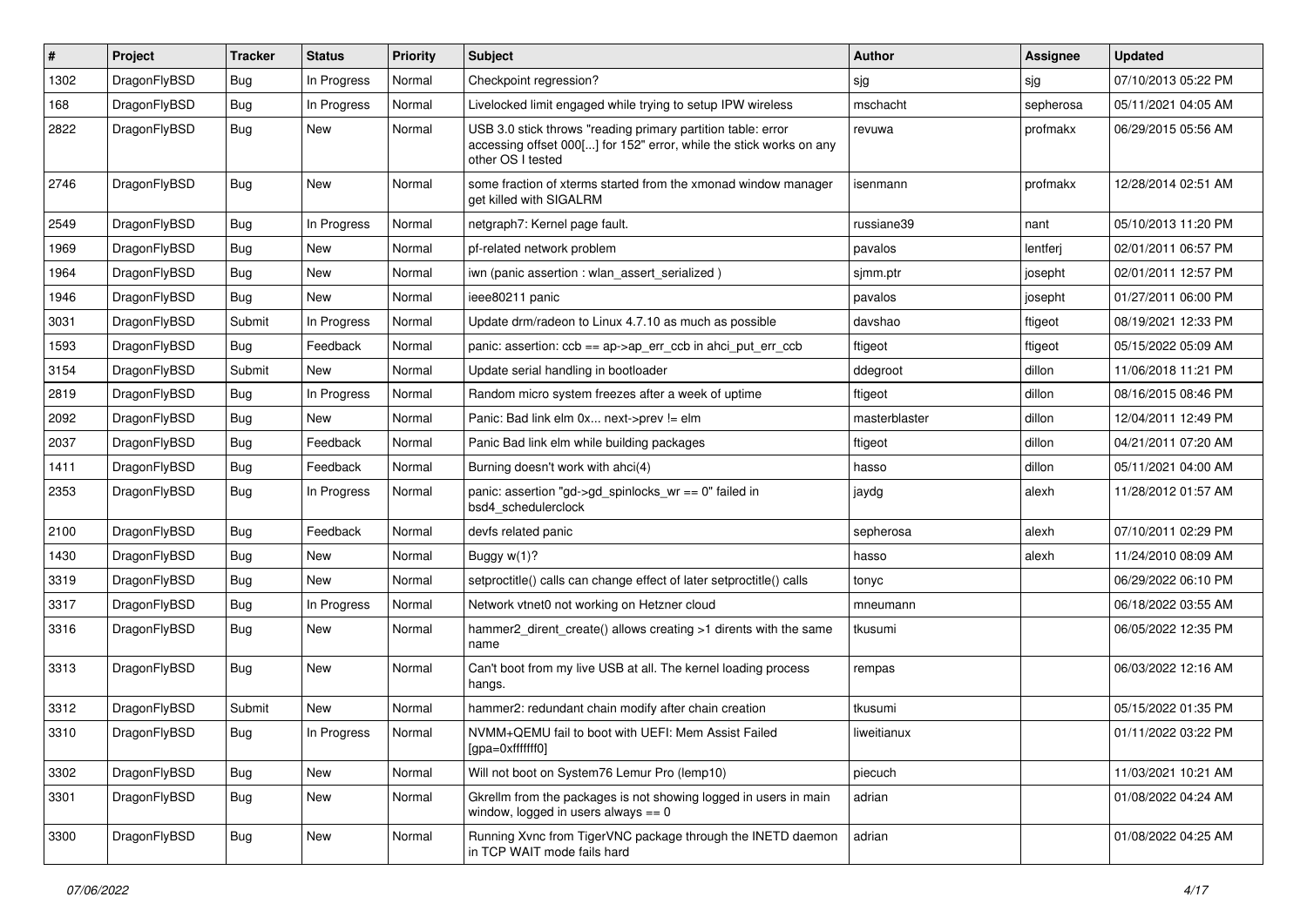| $\sharp$ | Project      | <b>Tracker</b> | <b>Status</b> | <b>Priority</b> | <b>Subject</b>                                                                             | Author          | Assignee | <b>Updated</b>      |
|----------|--------------|----------------|---------------|-----------------|--------------------------------------------------------------------------------------------|-----------------|----------|---------------------|
| 3299     | DragonFlyBSD | Bug            | In Progress   | Normal          | DragonFlyBSD reports utterly wrong uptime (most of the time, right<br>after booting in)    | adrian          |          | 11/11/2021 01:43 PM |
| 3298     | DragonFlyBSD | Bug            | <b>New</b>    | Normal          | Running "w" and having logged in via XDM through VNC, "w" prints<br>an extra error message | piecuch         |          | 10/25/2021 09:16 AM |
| 3284     | DragonFlyBSD | Bug            | <b>New</b>    | Normal          | Wrong towlower() result for U+038A                                                         | bhaible         |          | 07/10/2021 03:34 AM |
| 3283     | DragonFlyBSD | Bug            | New           | Normal          | mknodat() cannot create FIFOs                                                              | bhaible         |          | 07/10/2021 03:34 AM |
| 3282     | DragonFlyBSD | <b>Bug</b>     | New           | Normal          | unexpected errno value from fopen()                                                        | bhaible         |          | 07/10/2021 03:34 AM |
| 3281     | DragonFlyBSD | Bug            | New           | Normal          | Crash after leaving unattended for a while                                                 | bhaible         |          | 07/10/2021 03:32 AM |
| 3280     | DragonFlyBSD | <b>Bug</b>     | <b>New</b>    | Normal          | KMS console and i915(4) not working in 6.0                                                 | cmusser         |          | 07/10/2021 03:35 AM |
| 3278     | DragonFlyBSD | <b>Bug</b>     | New           | Normal          | Second screen image is distorted                                                           | arcade@b1t.name |          | 07/10/2021 03:36 AM |
| 3276     | DragonFlyBSD | Submit         | <b>New</b>    | Normal          | Add option controlling whether gpt expand expands the last partition<br>(needs testing)    | falsifian       |          | 07/10/2021 03:35 AM |
| 3269     | DragonFlyBSD | Bug            | In Progress   | Normal          | Is double-buffer'd buf still required by HAMMER2 ?                                         | tkusumi         |          | 05/12/2021 04:09 PM |
| 3252     | DragonFlyBSD | Bug            | New           | Normal          | tcsetattr/tcgetattr set errno incorrectly on non-TTY                                       | tonyc           |          | 10/26/2020 09:34 PM |
| 3249     | DragonFlyBSD | <b>Bug</b>     | New           | Normal          | HAMMER2 fsync(2) not working properly                                                      | tkusumi         |          | 09/21/2020 07:07 AM |
| 3247     | DragonFlyBSD | Bug            | <b>New</b>    | Normal          | Kernel panic doing nothing much                                                            | phma            |          | 09/12/2020 11:40 PM |
| 3246     | DragonFlyBSD | <b>Bug</b>     | New           | Normal          | HAMMER2 unable to handle ENOSPC properly                                                   | tkusumi         |          | 09/04/2020 11:11 AM |
| 3245     | DragonFlyBSD | <b>Bug</b>     | <b>New</b>    | Normal          | panic: free: guard1x fail, i915 load from loader.conf                                      | polachok        |          | 08/21/2020 10:36 AM |
| 3243     | DragonFlyBSD | <b>Bug</b>     | New           | Normal          | SMART status not reported properly for SSD disks                                           | daftaupe        |          | 09/09/2020 11:03 PM |
| 3239     | DragonFlyBSD | <b>Bug</b>     | <b>New</b>    | Normal          | unable to SIGKILL glitched emacs                                                           | piecuch         |          | 05/26/2020 03:30 AM |
| 3238     | DragonFlyBSD | Bug            | New           | Normal          | race conditions when printing from vkernel console                                         | piecuch         |          | 05/19/2020 02:50 PM |
| 3235     | DragonFlyBSD | <b>Bug</b>     | <b>New</b>    | Normal          | Kernel panic in devfs_vnops.c                                                              | mneumann        |          | 04/28/2020 07:00 AM |
| 3231     | DragonFlyBSD | <b>Bug</b>     | <b>New</b>    | Normal          | wifi drops on 5.8                                                                          | tse             |          | 04/06/2020 05:08 AM |
| 3227     | DragonFlyBSD | Submit         | New           | Normal          | Add HAMMER2 instructions in the installation medium README                                 | daftaupe        |          | 03/26/2020 03:34 PM |
| 3226     | DragonFlyBSD | Bug            | New           | Normal          | Xorg freezes in vm: thread stuck in "objtrm1"                                              | peeter          |          | 04/08/2020 02:10 AM |
| 3225     | DragonFlyBSD | <b>Bug</b>     | <b>New</b>    | Normal          | nfsd freeze when using qemu                                                                | tse             |          | 03/17/2020 11:52 AM |
| 3224     | DragonFlyBSD | Bug            | <b>New</b>    | Normal          | Kernel panic when trying to ping6                                                          | zhtw            |          | 03/08/2020 08:55 AM |
| 3222     | DragonFlyBSD | <b>Bug</b>     | <b>New</b>    | Normal          | gcc - undefined reference to '__atomic_load' (missing libatomic?)                          | mneumann        |          | 02/08/2020 02:45 AM |
| 3219     | DragonFlyBSD | Bug            | <b>New</b>    | Normal          | x11/xorg port can not be build                                                             | UlasSAYGIN      |          | 03/31/2020 08:57 AM |
| 3218     | DragonFlyBSD | Bug            | <b>New</b>    | Normal          | Kernel panics are not sent to comconsole when booted over EFI                              | mqudsi          |          | 12/02/2019 08:52 PM |
| 3217     | DragonFlyBSD | Bug            | New           | Normal          | rescue tools: make install fails if rescue folder doesn't exist                            | t_dfbsd         |          | 11/27/2019 08:16 PM |
| 3215     | DragonFlyBSD | <b>Bug</b>     | New           | Normal          | Hang in tcdrain(3) after write(3)                                                          | noloader        |          | 11/25/2019 03:08 PM |
| 3209     | DragonFlyBSD | <b>Bug</b>     | New           | Normal          | svc has some minor bugs                                                                    | arcade@b1t.name |          | 10/24/2019 09:08 AM |
| 3208     | DragonFlyBSD | <b>Bug</b>     | New           | Normal          | Crash related to nfsd                                                                      | tse             |          | 06/11/2020 05:52 AM |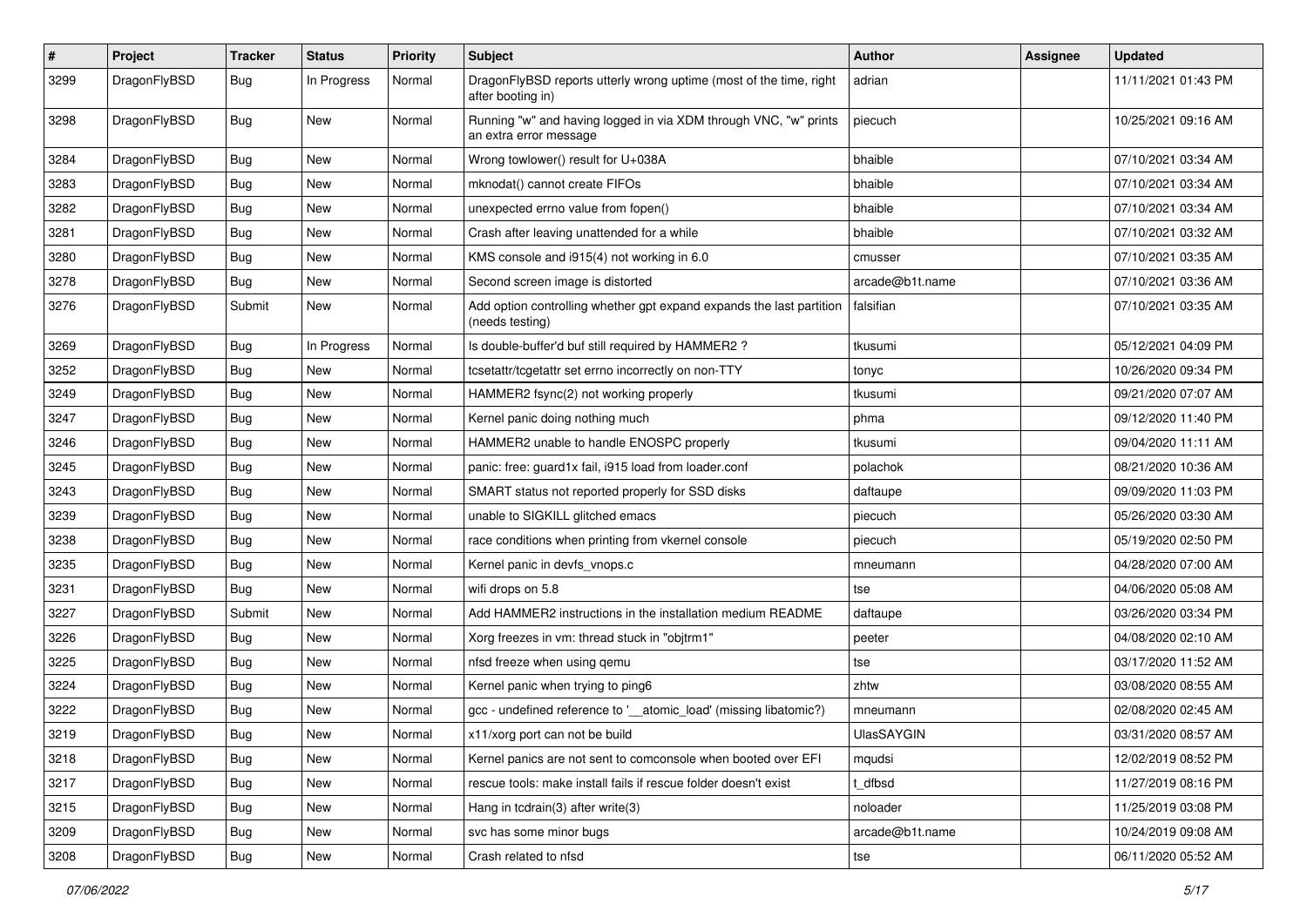| $\sharp$ | Project      | <b>Tracker</b> | <b>Status</b> | <b>Priority</b> | Subject                                                                                                            | <b>Author</b>          | <b>Assignee</b> | <b>Updated</b>      |
|----------|--------------|----------------|---------------|-----------------|--------------------------------------------------------------------------------------------------------------------|------------------------|-----------------|---------------------|
| 3206     | DragonFlyBSD | Submit         | <b>New</b>    | Normal          | update psm/kbd to FreeBSD 12.0 code                                                                                | htse                   |                 | 10/05/2019 03:49 PM |
| 3201     | DragonFlyBSD | Submit         | New           | Normal          | Fixes make search display                                                                                          | htse                   |                 | 08/20/2021 04:02 PM |
| 3199     | DragonFlyBSD | <b>Bug</b>     | New           | Normal          | PFS label not found panic                                                                                          | tse                    |                 | 08/21/2019 03:51 AM |
| 3197     | DragonFlyBSD | <b>Bug</b>     | New           | Normal          | DragonFly upgrades                                                                                                 | tse                    |                 | 04/18/2020 04:18 PM |
| 3196     | DragonFlyBSD | <b>Bug</b>     | New           | Normal          | test issue after redmine upgrade (2)                                                                               | tuxillo                |                 | 07/05/2019 04:33 AM |
| 3189     | DragonFlyBSD | <b>Bug</b>     | <b>New</b>    | Normal          | Allow DragonFly Mail Agent to accept an alternate config via<br>command line switch                                | iang                   |                 | 08/16/2021 12:42 AM |
| 3184     | DragonFlyBSD | Bug            | <b>New</b>    | Normal          | tsleep(9) return value when PCATCH specified                                                                       | tkusumi                |                 | 04/03/2019 06:49 AM |
| 3170     | DragonFlyBSD | <b>Bug</b>     | <b>New</b>    | Normal          | repeatable nfsd crash                                                                                              | tse                    |                 | 06/11/2020 05:52 AM |
| 3165     | DragonFlyBSD | Bug            | <b>New</b>    | Normal          | Looping at boot time                                                                                               | gop                    |                 | 12/28/2018 01:04 PM |
| 3157     | DragonFlyBSD | <b>Bug</b>     | New           | Normal          | TP-Link UE300 not working in 5.2-RELEASE                                                                           | tuxillo                |                 | 11/15/2018 02:08 PM |
| 3152     | DragonFlyBSD | Bug            | Feedback      | Normal          | Console's size in ttyv0 and single user mode is sticking to 80x25,<br>while ttyv1 can make use of the whole screen | overtime               |                 | 02/24/2019 01:08 AM |
| 3147     | DragonFlyBSD | Submit         | <b>New</b>    | Normal          | Enable headless installation                                                                                       | ddegroot               |                 | 10/09/2018 01:25 PM |
| 3143     | DragonFlyBSD | <b>Bug</b>     | New           | Normal          | assertion "0" failed in hammer2 inode xop chain sync                                                               | cbin                   |                 | 07/18/2018 12:50 PM |
| 3142     | DragonFlyBSD | Submit         | New           | Normal          | lib/libdmsg: Unbreak using new API EVP_CIPHER_CTX_new()                                                            | tkusumi                |                 | 07/08/2018 04:18 AM |
| 3141     | DragonFlyBSD | Bug            | New           | Normal          | dhclient blocks boot process                                                                                       | rowo                   |                 | 12/16/2018 11:01 AM |
| 3139     | DragonFlyBSD | <b>Bug</b>     | <b>New</b>    | Normal          | USB Mouse Does Not Work in DragonflyBSD guest on VirtualBox                                                        | chiguy1256             |                 | 06/24/2018 10:14 PM |
| 3135     | DragonFlyBSD | Submit         | <b>New</b>    | Normal          | Add EVFILT_RECV and EVFILT_SEND                                                                                    | tautolog               |                 | 05/25/2018 09:59 PM |
| 3134     | DragonFlyBSD | <b>Bug</b>     | <b>New</b>    | Normal          | RFC 3021 (/31 networks) appear to be unsupported                                                                   | jailbird               |                 | 05/16/2018 11:03 PM |
| 3120     | DragonFlyBSD | <b>Bug</b>     | New           | Normal          | Intel AC 8260 firmware does not load                                                                               | Vintodrimmer           |                 | 08/28/2018 03:30 AM |
| 3117     | DragonFlyBSD | <b>Bug</b>     | New           | Normal          | Problem with colours if "intel" video-driver used                                                                  | dpostolov              |                 | 01/07/2018 11:35 PM |
| 3116     | DragonFlyBSD | <b>Bug</b>     | New           | Normal          | da0 detects on very big volume if to _remove_ usb install stick and<br>reboot on Intel NUC5PPYH                    | dpostolov              |                 | 01/07/2018 09:40 PM |
| 3110     | DragonFlyBSD | <b>Bug</b>     | <b>New</b>    | Normal          | crash with ipfw3 under load                                                                                        | bnegre82               |                 | 12/09/2017 06:22 AM |
| 3076     | DragonFlyBSD | <b>Bug</b>     | <b>New</b>    | Normal          | sys/dev/netif/ig hal/e1000 ich8lan.c:1594: sanity checking mixup?                                                  | dcb                    |                 | 10/11/2017 01:58 AM |
| 3052     | DragonFlyBSD | <b>Bug</b>     | <b>New</b>    | Normal          | panic DragonFly v4.8.1-RELEASE by mounting a malformed NTFS<br>image [64.000]                                      | open.source@ribose.com |                 | 08/14/2017 03:22 AM |
| 3051     | DragonFlyBSD | Bug            | <b>New</b>    | Normal          | panic DragonFly v4.8.1-RELEASE by mounting a malformed NTFS<br>$\text{image}$ [12.000]                             | open.source@ribose.com |                 | 08/14/2017 03:20 AM |
| 3049     | DragonFlyBSD | <b>Bug</b>     | New           | Normal          | panic DragonFly v4.8.1-RELEASE by mounting a malformed<br>msdosfs image [12.128]                                   | open.source@ribose.com |                 | 08/14/2017 02:53 AM |
| 3047     | DragonFlyBSD | <b>Bug</b>     | New           | Normal          | HAMMER critical write error                                                                                        | samuel                 |                 | 06/19/2019 09:50 AM |
| 3041     | DragonFlyBSD | Submit         | <b>New</b>    | Normal          | firmware: Remove embedding of multiple images in one module.                                                       | Anonymous              |                 | 12/25/2020 02:15 AM |
| 3036     | DragonFlyBSD | <b>Bug</b>     | New           | Normal          | panic in icmp redirect start() ASSERT IN NETISR(0)                                                                 | tautolog               |                 | 05/11/2017 07:27 PM |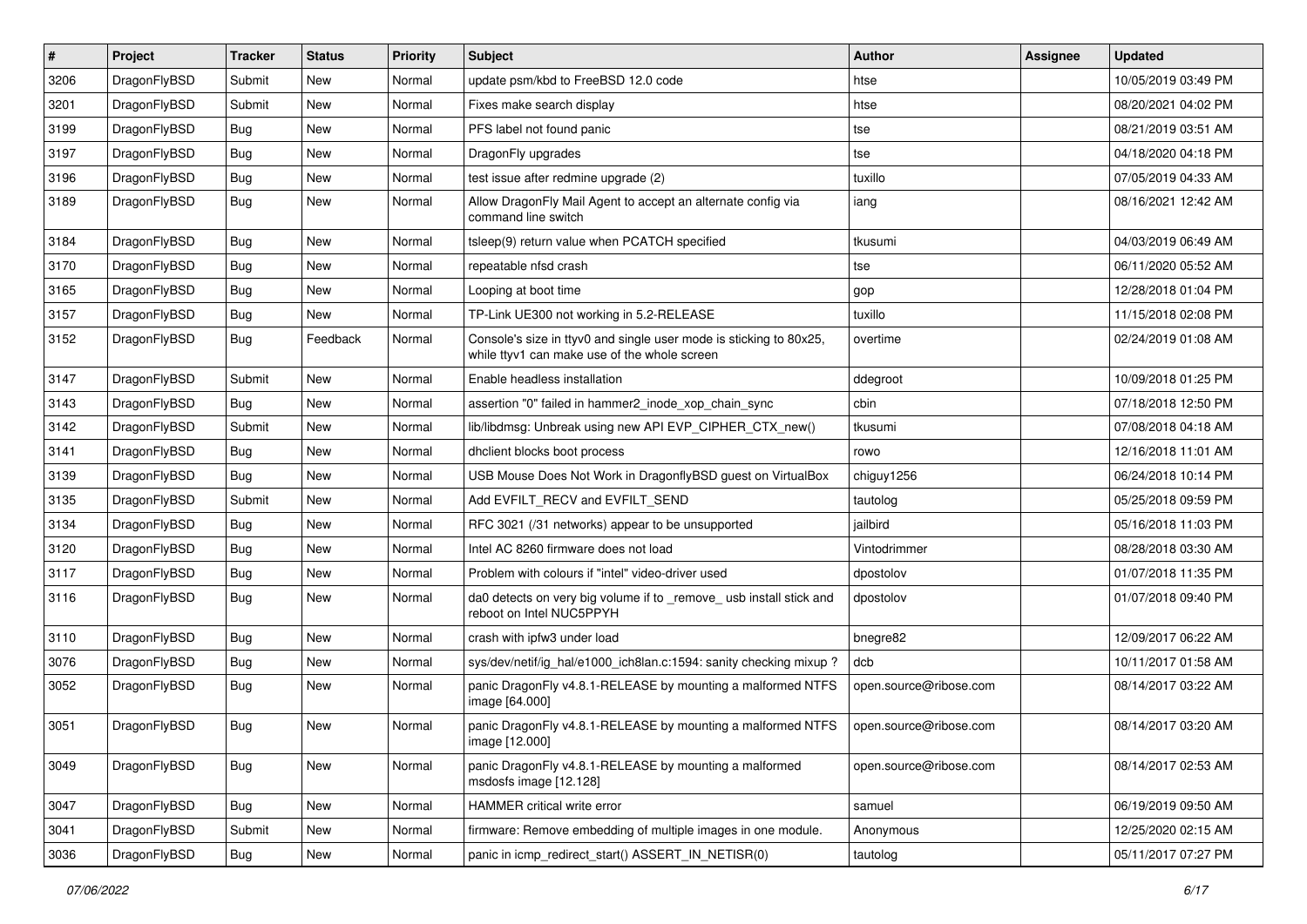| $\pmb{\#}$ | Project      | <b>Tracker</b> | <b>Status</b> | <b>Priority</b> | Subject                                                                                                              | <b>Author</b>   | Assignee | <b>Updated</b>      |
|------------|--------------|----------------|---------------|-----------------|----------------------------------------------------------------------------------------------------------------------|-----------------|----------|---------------------|
| 3035       | DragonFlyBSD | Bug            | New           | Normal          | panic: assertion "cpu >= 0 && cpu < ncpus" failed in netisr_cpuport<br>at /usr/src/sys/net/netisr2.h:87              | masu            |          | 05/11/2017 01:24 AM |
| 3029       | DragonFlyBSD | <b>Bug</b>     | New           | Normal          | Running DflyBSD 4.8 on FreeBSD bhyve as a guest                                                                      | iron            |          | 05/13/2022 04:33 AM |
| 3025       | DragonFlyBSD | Bug            | New           | Normal          | sys/dev/powermng/powernow/powernow.c:284: bad comparison?                                                            | dcb             |          | 09/23/2017 07:45 AM |
| 3022       | DragonFlyBSD | <b>Bug</b>     | <b>New</b>    | Normal          | sys/dev/netif/ath/ath/if_ath.c:2142: strange bitmask?                                                                | dcb             |          | 04/11/2017 11:49 AM |
| 3021       | DragonFlyBSD | Bug            | In Progress   | Normal          | sys/dev/drm/i915/i915_gem_stolen.c:115]: (error) Signed integer<br>overflow for expression '65535<<20'               | dcb             |          | 04/11/2017 12:46 PM |
| 3018       | DragonFlyBSD | <b>Bug</b>     | New           | Normal          | sys/bus/u4b/wlan/if_run.c:5464]: (style) Redundant condition                                                         | dcb             |          | 04/11/2017 11:26 AM |
| 3011       | DragonFlyBSD | Bug            | In Progress   | Normal          | dragonfly/sys/dev/netif/re/re.c: suspicious code?                                                                    | dcb             |          | 07/29/2017 01:26 AM |
| 3006       | DragonFlyBSD | Bug            | New           | Normal          | boot0cfg: panic in kern_udev.c in function _udev_dict_set_cstr when<br>installing in VirtualBox                      | MichiGreat      |          | 04/01/2017 02:22 PM |
| 2994       | DragonFlyBSD | Bug            | New           | Normal          | Intermittent boot hangs after git: hammer - HAMMER Version 7                                                         | davshao         |          | 03/30/2017 02:06 PM |
| 2972       | DragonFlyBSD | <b>Bug</b>     | <b>New</b>    | Normal          | ipfw3 "deny to me" does not work correctly                                                                           | mneumann        |          | 12/27/2016 12:11 PM |
| 2970       | DragonFlyBSD | Bug            | New           | Normal          | kernel 4.7: "Is -I" causes panic on UDF filesystem: "bgetvp -<br>overlapping buffer"                                 | peeter          |          | 12/21/2016 02:46 AM |
| 2958       | DragonFlyBSD | <b>Bug</b>     | Feedback      | Normal          | Hammer FS dies during pruning after massive write load                                                               | neilb           |          | 10/11/2016 04:20 AM |
| 2957       | DragonFlyBSD | Bug            | Feedback      | Normal          | swapoff -a followed by swapon -a doesn't give your swap back                                                         | neilb           |          | 10/09/2016 04:17 AM |
| 2936       | DragonFlyBSD | Bug            | <b>New</b>    | Normal          | loader.efi crashes while loading kernel                                                                              | spaceille       |          | 08/20/2016 06:17 AM |
| 2933       | DragonFlyBSD | Submit         | New           | Normal          | Remove unix domain socket support from cat(1)                                                                        | sevan           |          | 08/01/2016 08:10 PM |
| 2924       | DragonFlyBSD | Bug            | New           | Normal          | cat -v fails to tag characters in extended table with M- prefix with<br>some locales                                 | sevan           |          | 07/11/2016 07:18 AM |
| 2921       | DragonFlyBSD | Submit         | New           | Normal          | Allow moused to accept userland mouse events                                                                         | tautolog        |          | 05/11/2021 04:08 AM |
| 2917       | DragonFlyBSD | Bug            | New           | Normal          | da8: reading primary partition table: error accessing offset<br>000000000000 for 512                                 | liweitianux     |          | 05/11/2021 08:43 PM |
| 2898       | DragonFlyBSD | Bug            | <b>New</b>    | Normal          | HAMMER panic                                                                                                         | pavalos         |          | 11/03/2018 07:05 AM |
| 2892       | DragonFlyBSD | Bug            | New           | Normal          | swap_pager:indefinite wait bufferf error                                                                             | lhmwzy          |          | 02/21/2016 10:32 PM |
| 2891       | DragonFlyBSD | Bug            | <b>New</b>    | Normal          | Kernel panic in IEEE802.11 related code                                                                              | shamaz          |          | 05/29/2016 05:49 PM |
| 2890       | DragonFlyBSD | Bug            | New           | Normal          | not able to boot usb installer on Toshiba Chromebook 2                                                               | johnnywhishbone |          | 02/22/2016 03:42 AM |
| 2886       | DragonFlyBSD | Bug            | New           | Normal          | dragonfly mail agent: sending a testmail causes high system load                                                     | worf            |          | 02/05/2016 05:53 AM |
| 2881       | DragonFlyBSD | Bug            | <b>New</b>    | Normal          | Pulseaudio hangs/resets system when starting X11                                                                     | mneumann        |          | 01/09/2016 03:08 AM |
| 2874       | DragonFlyBSD | Bug            | New           | Normal          | make world DESTDIR=/emptydir fails                                                                                   | pascii          |          | 12/25/2015 07:04 AM |
| 2863       | DragonFlyBSD | <b>Bug</b>     | New           | Normal          | HAMMER synch tid is zero                                                                                             | shamaz          |          | 12/12/2015 11:24 PM |
| 2857       | DragonFlyBSD | <b>Bug</b>     | New           | Normal          | hammer stalls via bitcoin-qt                                                                                         | tkusumi         |          | 11/30/2015 06:52 AM |
| 2852       | DragonFlyBSD | Bug            | New           | Normal          | Hammer File System - hangs on undo during system boot / mount -<br>will not recover on DragonFlyBSD newer than 3.6.0 | abale           |          | 05/11/2021 04:07 AM |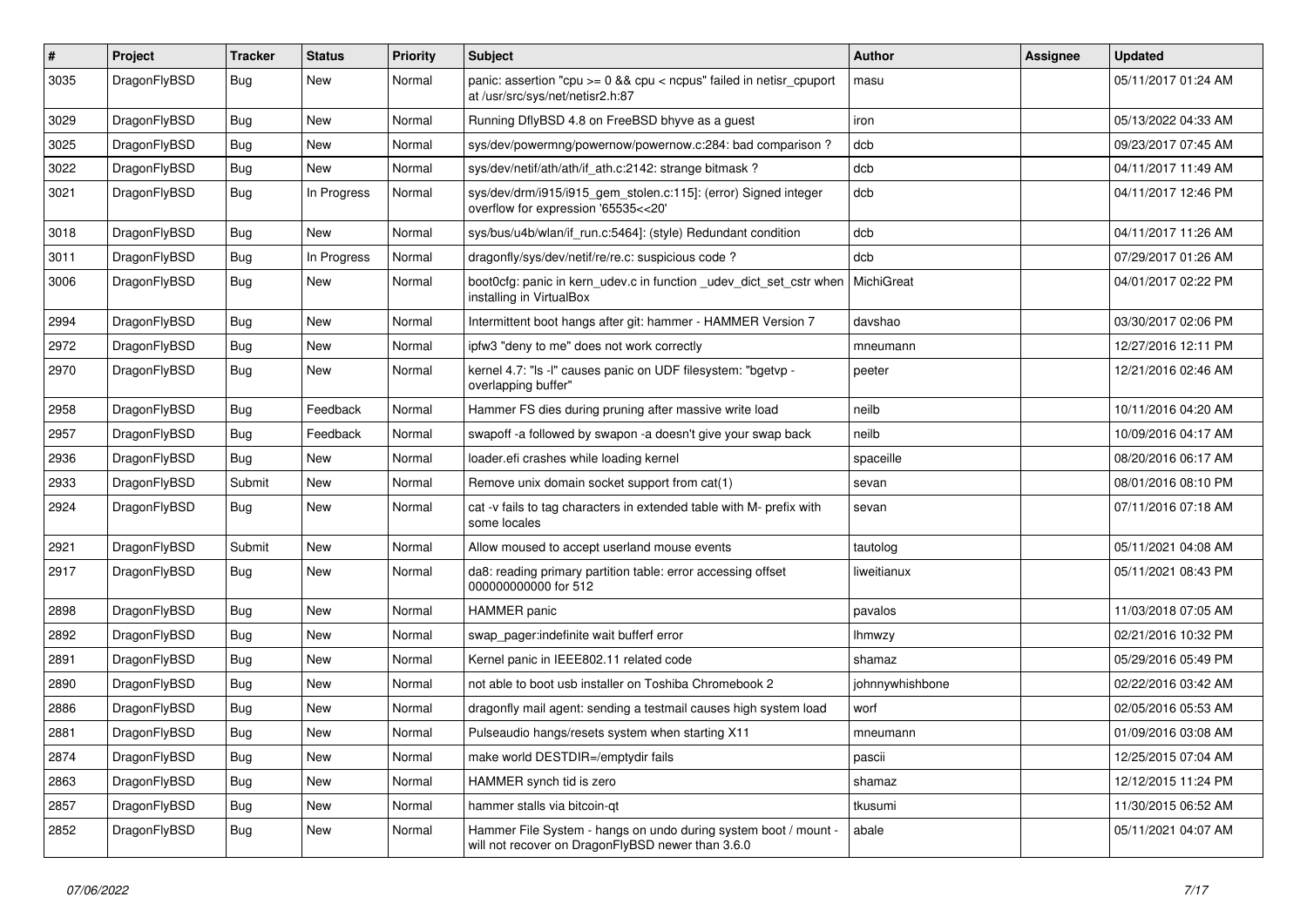| #    | Project      | <b>Tracker</b> | <b>Status</b> | <b>Priority</b> | Subject                                                                                          | <b>Author</b>    | Assignee | <b>Updated</b>      |
|------|--------------|----------------|---------------|-----------------|--------------------------------------------------------------------------------------------------|------------------|----------|---------------------|
| 2840 | DragonFlyBSD | <b>Bug</b>     | <b>New</b>    | Normal          | wrong voltage is reported                                                                        | yellowrabbit2010 |          | 09/11/2015 06:09 PM |
| 2835 | DragonFlyBSD | <b>Bug</b>     | <b>New</b>    | Normal          | /usr/include/c++/5.0/bits/c++locale.h likes<br>POSIX_C_SOURCE>=200809                            | davshao          |          | 11/18/2015 03:40 AM |
| 2820 | DragonFlyBSD | <b>Bug</b>     | New           | Normal          | TP-Link USB Wi-Fi adapter cannot be reattached to the system                                     | shamaz           |          | 05/22/2015 09:45 PM |
| 2816 | DragonFlyBSD | <b>Bug</b>     | New           | Normal          | A multitasking process being debugged can get stuck                                              | phma             |          | 05/19/2015 03:57 AM |
| 2812 | DragonFlyBSD | <b>Bug</b>     | New           | Normal          | Panic on Intel DE3815TYKHE                                                                       | tmorp            |          | 05/14/2015 03:14 PM |
| 2809 | DragonFlyBSD | <b>Bug</b>     | <b>New</b>    | Normal          | hammer mirror-stream                                                                             | masu             |          | 04/10/2015 12:33 AM |
| 2808 | DragonFlyBSD | <b>Bug</b>     | New           | Normal          | X freeze by switching between X and VT - results in black screen                                 | lukesky333       |          | 05/11/2021 03:55 AM |
| 2806 | DragonFlyBSD | <b>Bug</b>     | New           | Normal          | failed to configure a link-local address on ath0 (errno = 22)                                    | Chingyuan        |          | 05/25/2021 01:00 AM |
| 2803 | DragonFlyBSD | Bug            | <b>New</b>    | Normal          | HAMMER: Warning: UNDO area too small!                                                            | ftigeot          |          | 03/11/2015 03:42 PM |
| 2802 | DragonFlyBSD | <b>Bug</b>     | New           | Normal          | USB Wifi urtwn0 crash from cd boot                                                               | opvalues         |          | 03/10/2015 01:07 AM |
| 2799 | DragonFlyBSD | <b>Bug</b>     | New           | Normal          | Fatal trap 12 caused by moused(8) -p /dev/cual0                                                  | opvalues         |          | 03/04/2015 11:01 PM |
| 2788 | DragonFlyBSD | <b>Bug</b>     | New           | Normal          | ioctl GSLICEINFO: Not working for vnode slice                                                    | mneumann         |          | 02/12/2015 07:49 AM |
| 2738 | DragonFlyBSD | <b>Bug</b>     | New           | Normal          | Hammer: Strange behavior when trying to recover old version of<br>moved file                     | roland           |          | 11/20/2014 08:02 AM |
| 2731 | DragonFlyBSD | Bug            | In Progress   | Normal          | Screen full of random colors when starting Xorg with Intel Haswell<br>HD Graphics P4600          | jkatzmaier       |          | 11/12/2014 04:08 PM |
| 2712 | DragonFlyBSD | Bug            | <b>New</b>    | Normal          | connect(2) returns EINVAL when retrying after ECONNREFUSED                                       | jorisgio         |          | 08/14/2014 05:31 PM |
| 2708 | DragonFlyBSD | <b>Bug</b>     | New           | Normal          | unable to send TCP nor UDP on age(4) interface                                                   | dermiste         |          | 05/11/2021 03:54 AM |
| 2688 | DragonFlyBSD | <b>Bug</b>     | <b>New</b>    | Normal          | 67613368bdda7 Fix wrong checks for U4B presence Asrock Z77M<br>difficulty detecting USB keyboard | davshao          |          | 06/28/2014 07:08 PM |
| 2687 | DragonFlyBSD | Bug            | New           | Normal          | natacontrol software RAID in installer                                                           | csmelosky        |          | 06/22/2014 12:03 PM |
| 2674 | DragonFlyBSD | Bug            | New           | Normal          | <b>GPT Support</b>                                                                               | ftigeot          |          | 12/28/2015 02:54 PM |
| 2652 | DragonFlyBSD | <b>Bug</b>     | <b>New</b>    | Normal          | 189a0ff3761b47  ix: Implement MSI-X support locks up Lenovo<br>S10 Intel Atom n270               | davshao          |          | 05/14/2014 01:55 AM |
| 2647 | DragonFlyBSD | Bug            | <b>New</b>    | Normal          | HAMMER panic on 3.6.0                                                                            | tuxillo          |          | 05/11/2021 03:54 AM |
| 2645 | DragonFlyBSD | <b>Bug</b>     | New           | Normal          | panic with dsched fq and ioprio                                                                  | jyoung15         |          | 02/20/2014 07:29 AM |
| 2644 | DragonFlyBSD | <b>Bug</b>     | Feedback      | Normal          | 3.6.0-REL trap 9 on boot                                                                         | memmerto         |          | 11/27/2021 08:08 AM |
| 2641 | DragonFlyBSD | <b>Bug</b>     | New           | Normal          | Panic when loading natapci as module                                                             | tuxillo          |          | 05/11/2021 03:54 AM |
| 2630 | DragonFlyBSD | <b>Bug</b>     | New           | Normal          | Bring in latest iconv fixes from FreeBSD10 as well as csmapper<br>updates                        | tuxillo          |          | 05/11/2021 03:54 AM |
| 2629 | DragonFlyBSD | Bug            | <b>New</b>    | Normal          | Replace gcc44 with llvm34, clang34, and libc++                                                   | tuxillo          |          | 06/02/2014 02:30 PM |
| 2626 | DragonFlyBSD | <b>Bug</b>     | New           | Normal          | iwn driver drops with error: "firmware error 'iwn_intr: fatal firmware<br>error""                | rodyaj           |          | 01/09/2014 05:50 AM |
| 2622 | DragonFlyBSD | <b>Bug</b>     | New           | Normal          | VAIO FIT15E fn keys support                                                                      | nonsolosoft      |          | 12/31/2013 01:31 AM |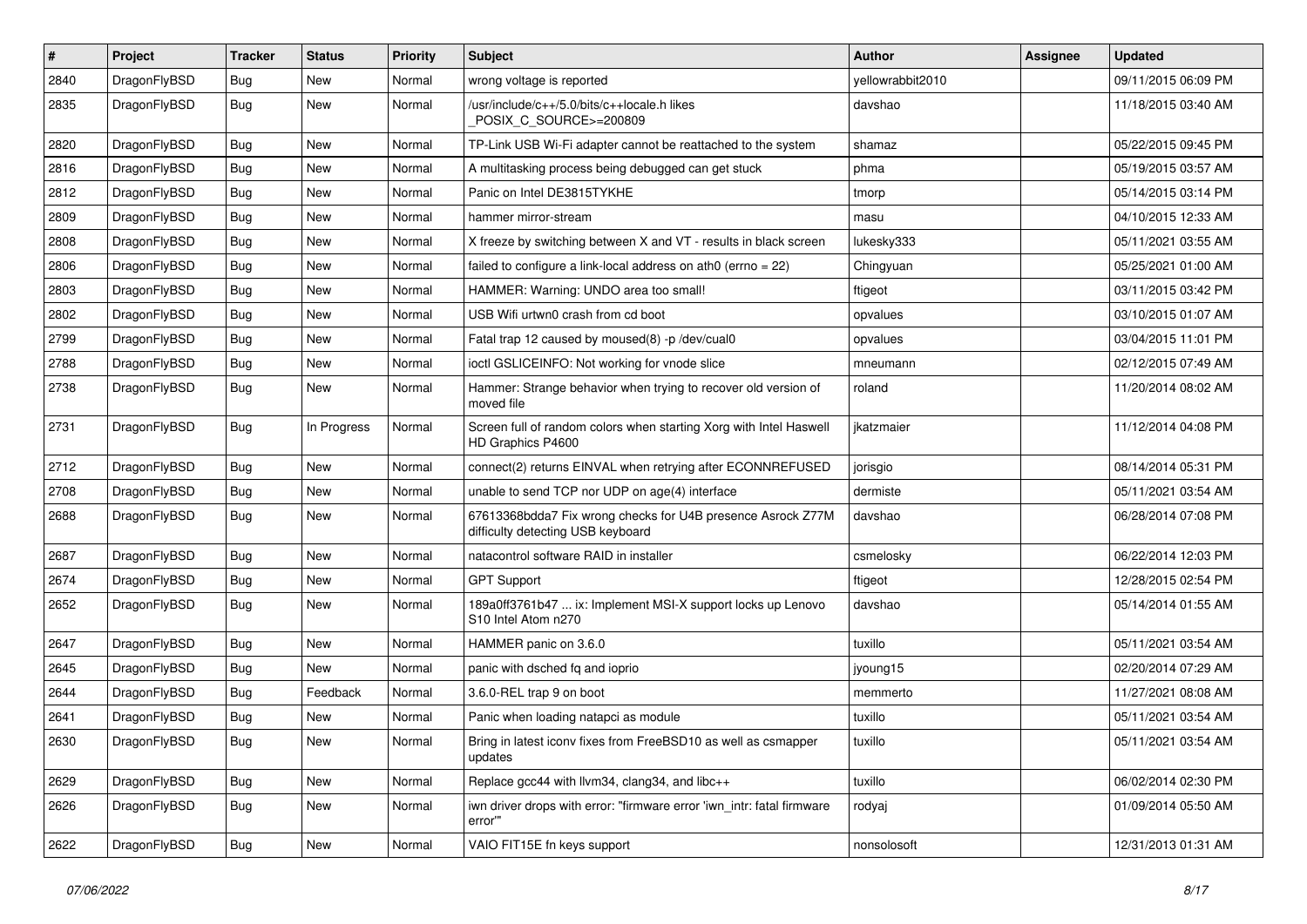| $\vert$ # | Project      | <b>Tracker</b> | <b>Status</b> | <b>Priority</b> | <b>Subject</b>                                                                                                               | <b>Author</b>     | Assignee | <b>Updated</b>      |
|-----------|--------------|----------------|---------------|-----------------|------------------------------------------------------------------------------------------------------------------------------|-------------------|----------|---------------------|
| 2621      | DragonFlyBSD | Bug            | <b>New</b>    | Normal          | core dump using cdrom                                                                                                        | nonsolosoft       |          | 12/27/2013 12:43 AM |
| 2620      | DragonFlyBSD | <b>Bug</b>     | <b>New</b>    | Normal          | moused problem                                                                                                               | FilippoMo         |          | 12/20/2013 10:32 AM |
| 2619      | DragonFlyBSD | <b>Bug</b>     | <b>New</b>    | Normal          | DragonFly 3.6 can't be installed on a 6TB volume                                                                             | ftigeot           |          | 02/23/2014 11:55 PM |
| 2618      | DragonFlyBSD | Bug            | <b>New</b>    | Normal          | mouse problem on RELEASE-3_6_0                                                                                               | FilippoMo         |          | 12/20/2013 03:26 AM |
| 2617      | DragonFlyBSD | <b>Bug</b>     | Feedback      | Normal          | Possible issue with wireless mouse on 3.6 release                                                                            | FilippoMo         |          | 01/14/2015 03:42 PM |
| 2611      | DragonFlyBSD | Bug            | <b>New</b>    | Normal          | Change in IP address results in network not working                                                                          | phma              |          | 12/05/2013 07:55 PM |
| 2609      | DragonFlyBSD | Bug            | <b>New</b>    | Normal          | master: panic: assertion<br>"LWKT_TOKEN_HELD_ANY(vm_object_token(object))" failed in<br>swp pager lookup                     | thomas.nikolajsen |          | 11/28/2013 11:36 AM |
| 2604      | DragonFlyBSD | Bug            | <b>New</b>    | Normal          | dell laptop does not boot with LATEST                                                                                        | isenmann          |          | 11/20/2013 02:07 AM |
| 2598      | DragonFlyBSD | Bug            | <b>New</b>    | Normal          | i386 via USB Booting                                                                                                         | mbzadegan         |          | 10/21/2013 02:28 AM |
| 2595      | DragonFlyBSD | Bug            | <b>New</b>    | Normal          | DragonFly 3.4.3 crashes on SUN Blade X6250 with Qlogic ISP 2432<br>FC card                                                   | Turvamies         |          | 10/07/2013 11:53 AM |
| 2587      | DragonFlyBSD | Bug            | <b>New</b>    | Normal          | SATA DVD writer not detected by DragonFly                                                                                    | srussell          |          | 09/04/2020 08:55 AM |
| 2586      | DragonFlyBSD | Bug            | <b>New</b>    | Normal          | pf: "modulate" state seems problematic                                                                                       | srussell          |          | 09/25/2013 07:36 PM |
| 2569      | DragonFlyBSD | Bug            | <b>New</b>    | Normal          | ctime NFS                                                                                                                    | ferney            |          | 08/11/2013 04:35 AM |
| 2568      | DragonFlyBSD | <b>Bug</b>     | <b>New</b>    | Normal          | AHCI panic                                                                                                                   | josepht           |          | 06/07/2013 05:52 PM |
| 2565      | DragonFlyBSD | <b>Bug</b>     | <b>New</b>    | Normal          | "ifconfig ix0 up" panic                                                                                                      | Itpig402a         |          | 06/03/2013 05:46 AM |
| 2557      | DragonFlyBSD | Bug            | <b>New</b>    | Normal          | stock 3.4.1 kernel halts during booting if dm and dm_target_crypt<br>are loaded and RAID controller is present               | phma              |          | 05/12/2013 10:38 PM |
| 2556      | DragonFlyBSD | Bug            | Feedback      | Normal          | DragonFly v3.5.0.81.gd3479 - Process signal weirdness                                                                        | tuxillo           |          | 12/17/2013 03:48 PM |
| 2544      | DragonFlyBSD | Bug            | <b>New</b>    | Normal          | live DVD system boot (menu option 1) caused db> prompt on<br>PE1950                                                          | estrabd           |          | 05/11/2021 03:54 AM |
| 2535      | DragonFlyBSD | Bug            | <b>New</b>    | Normal          | Imap processes apparentlt blocked on disk I/O                                                                                | ftigeot           |          | 04/02/2013 09:31 AM |
| 2531      | DragonFlyBSD | Bug            | <b>New</b>    | Normal          | camcontrol fails to disable APM                                                                                              | m.lombardi85      |          | 03/23/2013 12:28 PM |
| 2526      | DragonFlyBSD | <b>Bug</b>     | <b>New</b>    | Normal          | hammer cleanup doesn't run on first day of DST                                                                               | pavalos           |          | 10/18/2016 05:28 PM |
| 2520      | DragonFlyBSD | Bug            | <b>New</b>    | Normal          | panic: assertion "IS_SERIALIZED((ifp->if_serializer))" failed in<br>if_default_serialize_assert at /usr/src/sys/net/if.c:437 | ano               |          | 03/09/2013 12:14 AM |
| 2509      | DragonFlyBSD | Bug            | <b>New</b>    | Normal          | Redefinition of DIRBLKSIZ in restore(8)                                                                                      | swildner          |          | 06/04/2022 04:40 AM |
| 2498      | DragonFlyBSD | Bug            | New           | Normal          | DFBSD v3.2.2-RELEASE - LIST_FIRST(&bp->b_dep) == NULL"<br>failed in vfs_vmio_release                                         | tuxillo           |          | 05/31/2022 04:09 PM |
| 2493      | DragonFlyBSD | <b>Bug</b>     | New           | Normal          | vidcontrol: invalid video mode name                                                                                          | Svarov            |          | 01/24/2013 09:55 AM |
| 2490      | DragonFlyBSD | Bug            | New           | Normal          | nmalloc should color addresses to avoid cache bank conflictsw                                                                | vsrinivas         |          | 06/10/2014 05:51 AM |
| 2489      | DragonFlyBSD | Bug            | New           | Normal          | nmalloc doesn't cache VA for allocations > 8KB                                                                               | vsrinivas         |          | 06/10/2014 05:51 AM |
| 2473      | DragonFlyBSD | Bug            | New           | Normal          | Kernel crash when trying to up the wpi0 device (Dfly<br>v3.3.0.758.g47388-DEVELOPMENT)                                       | tomaz             |          | 02/24/2014 08:50 AM |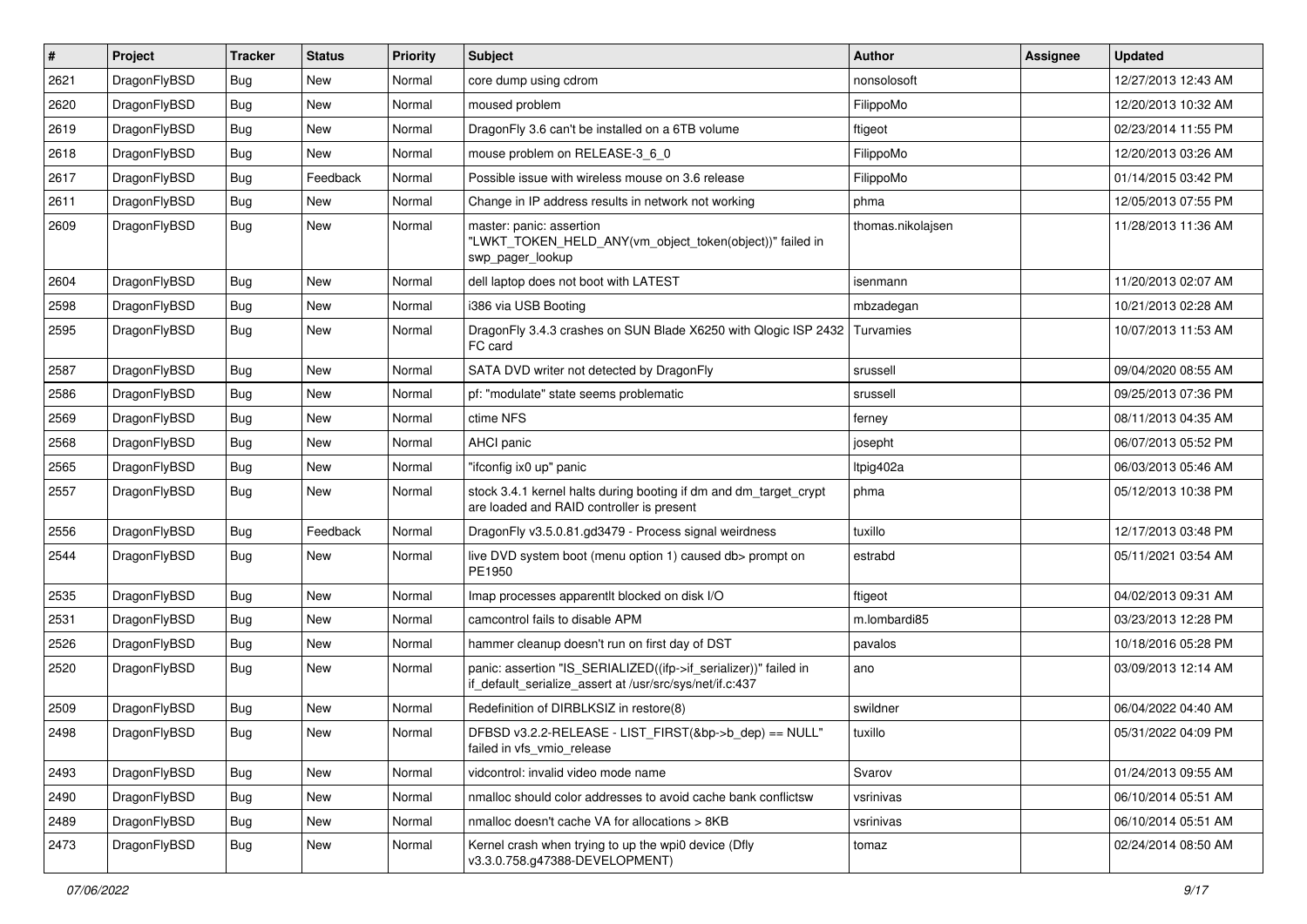| #    | Project      | <b>Tracker</b> | <b>Status</b> | <b>Priority</b> | Subject                                                                                      | <b>Author</b>     | Assignee | <b>Updated</b>      |
|------|--------------|----------------|---------------|-----------------|----------------------------------------------------------------------------------------------|-------------------|----------|---------------------|
| 2459 | DragonFlyBSD | <b>Bug</b>     | Feedback      | Normal          | apic problems with HP Probook 4510s                                                          | thowe             |          | 11/27/2021 08:22 AM |
| 2453 | DragonFlyBSD | Bug            | New           | Normal          | panic: assertion "gd->gd_spinlocks == 0" failed                                              | Johannes.Hofmann  |          | 11/12/2012 12:54 PM |
| 2444 | DragonFlyBSD | <b>Bug</b>     | New           | Normal          | Crash during Hammer overnight cleanup                                                        | justin            |          | 11/04/2012 07:58 AM |
| 2436 | DragonFlyBSD | <b>Bug</b>     | New           | Normal          | panic: assertion "lp->lwp_qcpu == dd->cpuid" failed in<br>dfly_acquire_curproc               | thomas.nikolajsen |          | 01/23/2013 11:07 AM |
| 2434 | DragonFlyBSD | Bug            | New           | Normal          | BTX Halted - Boot fails on USB/GUI                                                           | lucmv             |          | 10/17/2012 08:12 PM |
| 2430 | DragonFlyBSD | <b>Bug</b>     | New           | Normal          | Alternate Password Hash method                                                               | robin.carey1      |          | 10/07/2012 06:28 AM |
| 2414 | DragonFlyBSD | Bug            | In Progress   | Normal          | Lenovo S10 acpi freeze (not new)                                                             | davshao           |          | 05/11/2021 04:13 AM |
| 2412 | DragonFlyBSD | Bug            | New           | Normal          | wlan0 fails to get address via dhclient                                                      | nonsolosoft       |          | 08/30/2012 05:55 AM |
| 2389 | DragonFlyBSD | <b>Bug</b>     | New           | Normal          | computer crashed while listing processes                                                     | phma              |          | 06/18/2012 02:49 PM |
| 2387 | DragonFlyBSD | <b>Bug</b>     | New           | Normal          | hammer ignores -t during dedup                                                               | phma              |          | 06/17/2012 12:30 PM |
| 2371 | DragonFlyBSD | <b>Bug</b>     | New           | Normal          | Timezone problem with America/Sao_Paulo                                                      | raitech           |          | 05/17/2012 01:42 PM |
| 2369 | DragonFlyBSD | <b>Bug</b>     | New           | Normal          | panic: Bad link elm 0xffffffe07edf6068 next->prev != elm                                     | jaydg             |          | 08/15/2012 03:04 AM |
| 2360 | DragonFlyBSD | Bug            | In Progress   | Normal          | Wishlist: virtio driver import                                                               | vsrinivas         |          | 06/04/2022 04:16 AM |
| 2351 | DragonFlyBSD | <b>Bug</b>     | In Progress   | Normal          | DFBSD v3.1.0.579.g44ccf - Stuck during startup, random freezes                               | tuxillo           |          | 04/24/2012 08:21 AM |
| 2345 | DragonFlyBSD | <b>Bug</b>     | In Progress   | Normal          | DFBSD v3.1.0.457.gd679f - NFS panic on diskless station                                      | tuxillo           |          | 04/07/2012 05:22 PM |
| 2331 | DragonFlyBSD | <b>Bug</b>     | New           | Normal          | reading mouse mode from unopen file descriptor hangs mouse<br>driver                         | phma              |          | 03/14/2012 09:43 AM |
| 2329 | DragonFlyBSD | Bug            | New           | Normal          | ibm x3550 & acpi                                                                             | ano               |          | 06/03/2014 11:37 AM |
| 2324 | DragonFlyBSD | <b>Bug</b>     | <b>New</b>    | Normal          | natacotrol support > 2TB not working even after the ftigeot patch                            | zenny             |          | 03/03/2012 01:00 AM |
| 2319 | DragonFlyBSD | <b>Bug</b>     | New           | Normal          | crypt/passwd forward compat                                                                  | c.turner1         |          | 02/28/2012 12:39 PM |
| 2316 | DragonFlyBSD | <b>Bug</b>     | New           | Normal          | Ungraceful invalid password handling for adding a new user in the<br>installer               | rune              |          | 04/27/2012 11:23 PM |
| 2311 | DragonFlyBSD | <b>Bug</b>     | New           | Normal          | Xorg crash having something to do with drm                                                   | phma              |          | 02/22/2012 09:59 AM |
| 2308 | DragonFlyBSD | Bug            | New           | Normal          | System freeze when unloading snd_hda                                                         | jaydg             |          | 02/19/2012 07:15 AM |
| 2306 | DragonFlyBSD | Bug            | New           | Normal          | a crash starts the kernel debugger in text mode, but just reboots in X                       | phma              |          | 02/11/2012 08:02 PM |
| 2297 | DragonFlyBSD | <b>Bug</b>     | New           | Normal          | strange NFS (client) error messages / problems                                               | Anonymous         |          | 02/19/2012 02:59 PM |
| 2292 | DragonFlyBSD | <b>Bug</b>     | New           | Normal          | re interface with jumbo frames (mtu larger than 1500) hangs after<br>some traffic            | Anonymous         |          | 01/31/2012 12:11 AM |
| 2288 | DragonFlyBSD | <b>Bug</b>     | Feedback      | Normal          | Random IO performance loss introduced since January 1st                                      | lentferj          |          | 01/23/2013 04:21 PM |
| 2287 | DragonFlyBSD | Bug            | New           | Normal          | HAMMER(ROOT) Illegal UNDO TAIL signature at<br>300000001967c000                              | y0n3t4n1          |          | 11/07/2018 01:22 AM |
| 2283 | DragonFlyBSD | Bug            | New           | Normal          | DFBSD DragonFly v2.13.0.957.g4f459 - pmap_release: page<br>should already be gone 0xc27120bc | tuxillo           |          | 01/23/2012 03:03 AM |
| 2282 | DragonFlyBSD | Bug            | In Progress   | Normal          | gdb segfaults with certain corefiles                                                         | tuxillo           |          | 01/18/2012 04:40 PM |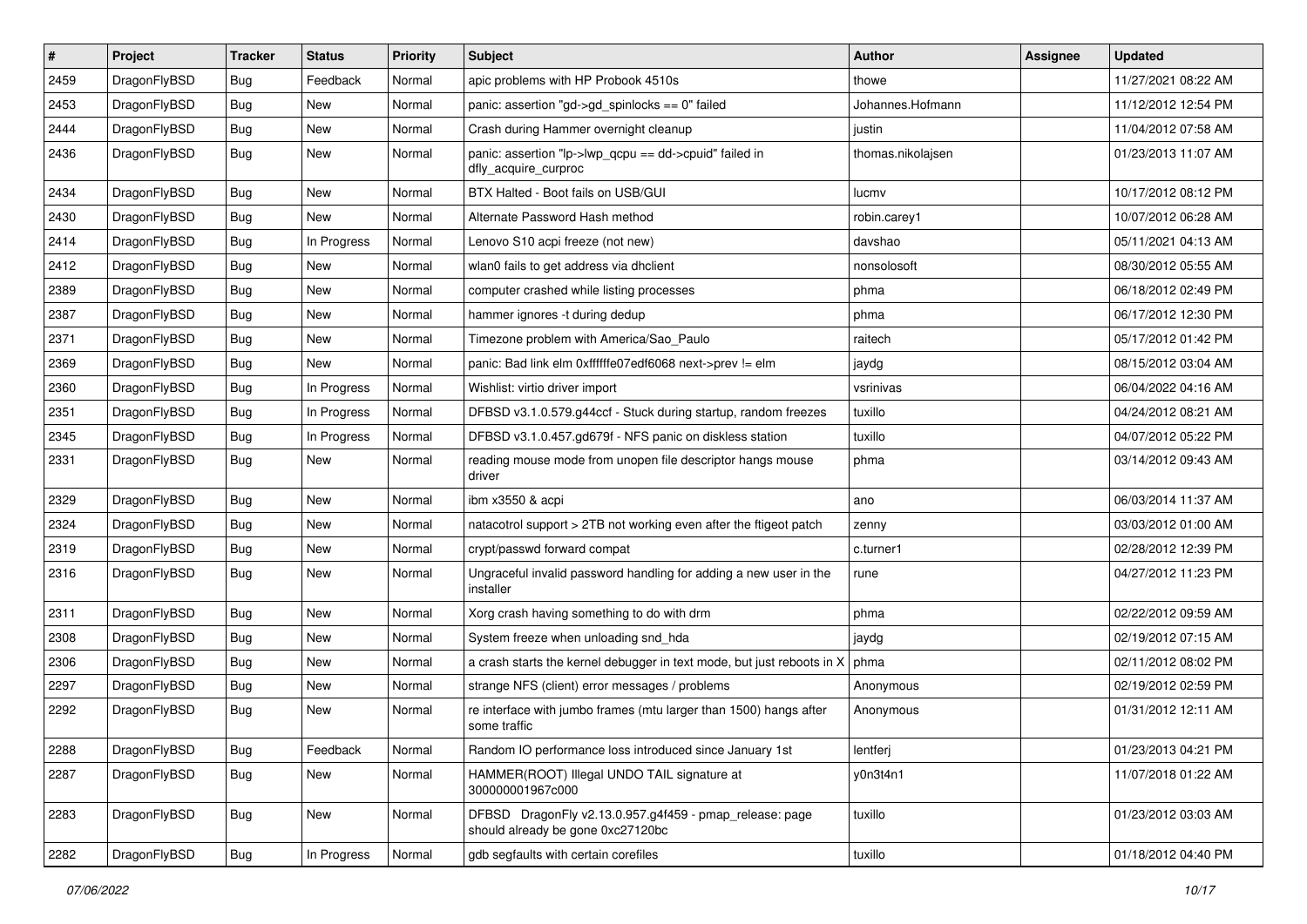| $\#$ | Project      | <b>Tracker</b> | <b>Status</b> | <b>Priority</b> | Subject                                                                                                    | <b>Author</b> | Assignee | <b>Updated</b>      |
|------|--------------|----------------|---------------|-----------------|------------------------------------------------------------------------------------------------------------|---------------|----------|---------------------|
| 2254 | DragonFlyBSD | Bug            | New           | Normal          | panic: assertion "ref < &td->td_toks_end" failed in lwkt_gettoken at<br>/usr/src/sys/kern/lwkt_token.c:588 | eocallaghan   |          | 12/05/2011 10:21 PM |
| 2250 | DragonFlyBSD | <b>Bug</b>     | New           | Normal          | Kernel panic                                                                                               | adamk         |          | 11/23/2018 01:10 AM |
| 2248 | DragonFlyBSD | Bug            | <b>New</b>    | Normal          | sysctl panic                                                                                               | pavalos       |          | 11/23/2011 06:23 PM |
| 2245 | DragonFlyBSD | Bug            | New           | Normal          | panic: assertion "ref < &td->td_toks_end" failed in lwkt_gettoken at<br>/usr/src/sys/kern/lwkt token.c:588 | juanfra684    |          | 11/22/2011 07:41 PM |
| 2224 | DragonFlyBSD | Bug            | <b>New</b>    | Normal          | v2.13.0.291.gaa7ec - Panic on fq while installing world                                                    | tuxillo       |          | 11/18/2011 01:40 AM |
| 2210 | DragonFlyBSD | <b>Bug</b>     | New           | Normal          | Bugtracker cannot assign default project for new users                                                     | ahuete.devel  |          | 11/17/2011 11:30 AM |
| 2199 | DragonFlyBSD | <b>Bug</b>     | New           | Normal          | screen segfaults if utmpx isn't present                                                                    | pavalos       |          | 11/15/2011 10:52 PM |
| 2182 | DragonFlyBSD | Bug            | New           | Normal          | if msk PHY FIFO underrun/overflow                                                                          | nonsolosoft   |          | 09/03/2012 06:39 AM |
| 2171 | DragonFlyBSD | <b>Bug</b>     | New           | Normal          | DFBSD v2.13.0.151.gdc8442 - panic: assertion "(*ptep &<br>$(PG_MANAGED PG_V)$ == $PG_V$ "                  | tuxillo       |          | 11/04/2011 05:06 PM |
| 2167 | DragonFlyBSD | Bug            | <b>New</b>    | Normal          | shutdown/reboot fails after uptime msg                                                                     | marino        |          | 11/28/2011 03:01 AM |
| 2166 | DragonFlyBSD | <b>Bug</b>     | <b>New</b>    | Normal          | DFBSD v2.13.0.109.g05b9d - Strange lockups                                                                 | tuxillo       |          | 10/29/2011 11:20 AM |
| 2164 | DragonFlyBSD | <b>Bug</b>     | New           | Normal          | panic on reboot from usb.                                                                                  | eocallaghan   |          | 10/27/2011 09:29 AM |
| 2161 | DragonFlyBSD | Bug            | <b>New</b>    | Normal          | Outdated xorg.conf file gets installed into etc and screws up mouse                                        | eocallaghan   |          | 10/27/2011 01:51 PM |
| 2158 | DragonFlyBSD | Bug            | New           | Normal          | iwn panics with assertion on boot.                                                                         | eocallaghan   |          | 10/24/2011 04:13 PM |
| 2154 | DragonFlyBSD | Bug            | New           | Normal          | vkernel copyout() doesn't return EFAULT on error                                                           | vsrinivas     |          | 10/20/2011 03:53 AM |
| 2153 | DragonFlyBSD | <b>Bug</b>     | New           | Normal          | Too many unuseful warnings at boot                                                                         | juanfra684    |          | 10/18/2011 10:16 PM |
| 2138 | DragonFlyBSD | <b>Bug</b>     | <b>New</b>    | Normal          | > 100% CPU usage                                                                                           | robin.carey1  |          | 09/26/2011 12:20 PM |
| 2136 | DragonFlyBSD | Bug            | <b>New</b>    | Normal          | socketpair() doesn't free file descriptors on copyout failure                                              | vsrinivas     |          | 04/05/2013 09:13 AM |
| 2129 | DragonFlyBSD | <b>Bug</b>     | New           | Normal          | DFBSD v2.11.0.661.gf9438 i386 - panic: lockmgr thrd_sleep                                                  | tuxillo       |          | 09/05/2011 09:49 AM |
| 2125 | DragonFlyBSD | Bug            | New           | Normal          | Weird garbage in dmesg                                                                                     | herrgard      |          | 08/30/2011 08:04 PM |
| 2124 | DragonFlyBSD | Bug            | New           | Normal          | getty repeating too quickly on port /dev/ttyv0                                                             | sgeorge.ml    |          | 09/01/2011 04:28 AM |
| 2123 | DragonFlyBSD | <b>Bug</b>     | New           | Normal          | hammer is losing files                                                                                     | schmir        |          | 08/30/2011 07:56 PM |
| 2122 | DragonFlyBSD | Submit         | New           | Normal          | [Review] Fixes to the VFS layer                                                                            | ftigeot       |          | 05/31/2022 03:25 PM |
| 2115 | DragonFlyBSD | <b>Bug</b>     | <b>New</b>    | Normal          | [msk] system freeze after receive some paquet                                                              | bsdsx         |          | 08/22/2011 10:22 AM |
| 2107 | DragonFlyBSD | Bug            | New           | Normal          | 2.10.1 sata dvd drive issue                                                                                | ausppc        |          | 07/31/2011 08:41 PM |
| 2104 | DragonFlyBSD | Bug            | <b>New</b>    | Normal          | network configuration seg. fault on install CD                                                             | navratil      |          | 07/26/2011 07:55 AM |
| 2099 | DragonFlyBSD | Bug            | <b>New</b>    | Normal          | page fault panic in vm system                                                                              | pavalos       |          | 07/10/2011 08:51 AM |
| 2098 | DragonFlyBSD | Submit         | New           | Normal          | [PATCH] correct ath man page example<br>(/usr/src/share/man/man4/ath.4)                                    | nobody        |          | 11/15/2011 12:27 AM |
| 2094 | DragonFlyBSD | <b>Bug</b>     | New           | Normal          | Segfault when gdb printing backtrace from core dump                                                        | greenrd       |          | 06/25/2011 04:14 PM |
| 2090 | DragonFlyBSD | <b>Bug</b>     | Feedback      | Normal          | snd_hda does not support headphone automute                                                                | justin        |          | 03/29/2012 08:03 PM |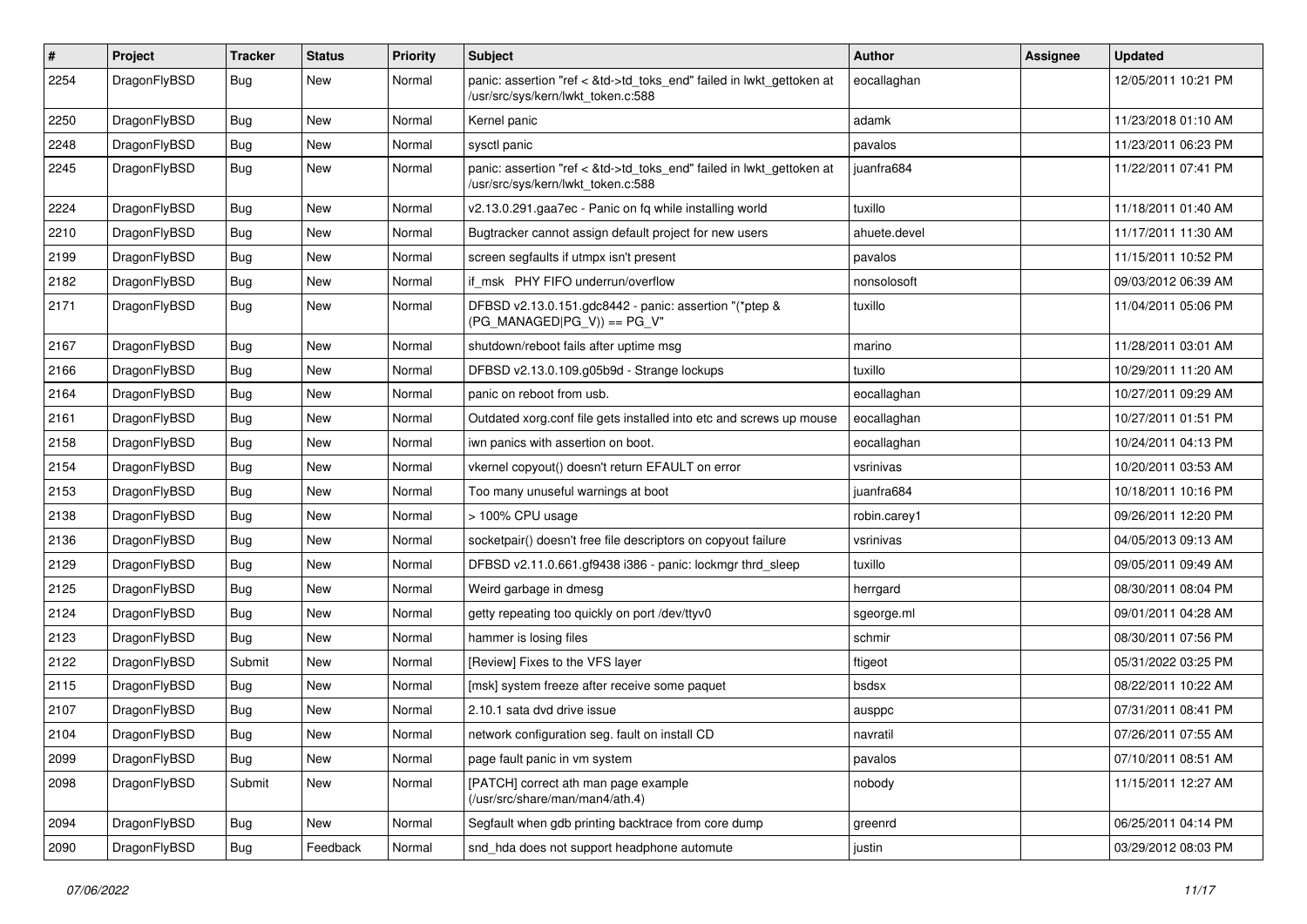| #    | Project      | <b>Tracker</b> | <b>Status</b> | <b>Priority</b> | Subject                                                                        | <b>Author</b>     | <b>Assignee</b> | <b>Updated</b>      |
|------|--------------|----------------|---------------|-----------------|--------------------------------------------------------------------------------|-------------------|-----------------|---------------------|
| 2085 | DragonFlyBSD | Bug            | New           | Normal          | panic: assertion: (m->flags & PG_MAPPED) == 0 in<br>vm_page_free_toq           | vsrinivas         |                 | 06/10/2011 07:48 AM |
| 2084 | DragonFlyBSD | <b>Bug</b>     | New           | Normal          | DFBSD v2.11.0.242.g4d317 - panic: zone: entry not free                         | tuxillo           |                 | 07/03/2012 01:23 AM |
| 2082 | DragonFlyBSD | <b>Bug</b>     | <b>New</b>    | Normal          | dfbsd 2.10.1 amd64 - mc port build error with 'bmake bin-install'              | sun-doctor        |                 | 05/25/2011 07:18 PM |
| 2081 | DragonFlyBSD | <b>Bug</b>     | Feedback      | Normal          | Panic on device "detach" / "failure"                                           | vsrinivas         |                 | 02/29/2012 07:11 AM |
| 2080 | DragonFlyBSD | <b>Bug</b>     | <b>New</b>    | Normal          | panic: lockmgr thrd_sleep: called from interrupt, ipi, or hard code<br>section | rumcic            |                 | 05/30/2011 05:06 PM |
| 2078 | DragonFlyBSD | Bug            | <b>New</b>    | Normal          | DFBSD i386 v2.11.0.201.g3ed2f - Panic during installworld into a<br>vn0 device | tuxillo           |                 | 05/19/2011 07:50 PM |
| 2077 | DragonFlyBSD | Bug            | <b>New</b>    | Normal          | USB devices conflicting                                                        | srussell          |                 | 05/17/2011 05:12 PM |
| 2075 | DragonFlyBSD | Bug            | New           | Normal          | pflogd on x86 64                                                               | fanch             |                 | 05/16/2011 04:04 PM |
| 2072 | DragonFlyBSD | <b>Bug</b>     | <b>New</b>    | Normal          | Fatal trap 12: stopped at lwkt_send_ipiq3                                      | rumcic            |                 | 05/17/2011 04:12 AM |
| 2067 | DragonFlyBSD | <b>Bug</b>     | <b>New</b>    | Normal          | sound/pcm: "play interrupt timeout, channel dead"                              | matthiasr         |                 | 05/11/2021 03:55 AM |
| 2061 | DragonFlyBSD | <b>Bug</b>     | <b>New</b>    | Normal          | USB keyboard boot panic                                                        | sjg               |                 | 05/04/2012 12:20 AM |
| 2055 | DragonFlyBSD | <b>Bug</b>     | New           | Normal          | $ssh + IPV6 + bridge \Rightarrow$ connection freezes                           | steve             |                 | 04/24/2011 07:13 PM |
| 2052 | DragonFlyBSD | <b>Bug</b>     | <b>New</b>    | Normal          | Kernel panic: CPU APIC ID out of range                                         | Anonymous         |                 | 05/02/2011 11:06 AM |
| 2051 | DragonFlyBSD | <b>Bug</b>     | <b>New</b>    | Normal          | No ipv6 lan route entry created on 2.10                                        | ftigeot           |                 | 04/21/2011 10:37 AM |
| 2048 | DragonFlyBSD | <b>Bug</b>     | New           | Normal          | panic: ffs_sync: rofs mod                                                      | pavalos           |                 | 04/12/2011 05:45 AM |
| 2045 | DragonFlyBSD | <b>Bug</b>     | New           | Normal          | ral(4): Fatal trap 12: page fault while in kernel mode (two panics)            | herrgard          |                 | 11/03/2011 05:34 PM |
| 2042 | DragonFlyBSD | <b>Bug</b>     | <b>New</b>    | Normal          | kernel panic, when run boot0cfg                                                | sepherosa         |                 | 05/31/2022 03:01 PM |
| 2013 | DragonFlyBSD | Bug            | In Progress   | Normal          | oversized DMA request loop                                                     | josepht           |                 | 05/11/2021 04:06 AM |
| 2008 | DragonFlyBSD | <b>Bug</b>     | New           | Normal          | lwkt_setcpu_remote: td->td_flags 00800621 console flood                        | pavalos           |                 | 03/06/2011 09:37 PM |
| 2004 | DragonFlyBSD | <b>Bug</b>     | <b>New</b>    | Normal          | LWKT_WAIT_IPIQ panic                                                           | steve             |                 | 03/08/2011 05:46 PM |
| 1990 | DragonFlyBSD | <b>Bug</b>     | New           | Normal          | /mnt too large to mount                                                        | peur.neu          |                 | 02/16/2011 11:24 PM |
| 1984 | DragonFlyBSD | Bug            | <b>New</b>    | Normal          | hammer mount fails after crash - HAMMER: FIFO record bad head<br>signature     | thomas.nikolajsen |                 | 03/08/2011 06:57 PM |
| 1975 | DragonFlyBSD | <b>Bug</b>     | New           | Normal          | Applications seg fault in select() and poll()                                  | rumcic            |                 | 05/31/2022 02:58 PM |
| 1961 | DragonFlyBSD | <b>Bug</b>     | New           | Normal          | Can't create dump from DDB                                                     | shamaz            |                 | 01/29/2011 09:02 PM |
| 1959 | DragonFlyBSD | <b>Bug</b>     | New           | Normal          | DFBSD v2.9.1.422.gc98f2 - Panic during boot - IPv6 and PF                      | tuxillo           |                 | 01/13/2011 03:37 AM |
| 1951 | DragonFlyBSD | <b>Bug</b>     | New           | Normal          | dma_timeouts at phyaddr on a good hdd                                          | peur.neu          |                 | 01/04/2011 07:12 AM |
| 1949 | DragonFlyBSD | <b>Bug</b>     | <b>New</b>    | Normal          | iwn panic                                                                      | pavalos           |                 | 01/30/2011 03:21 AM |
| 1944 | DragonFlyBSD | <b>Bug</b>     | New           | Normal          | panic: backing_object 0xdea7b258 was somehow re-referenced<br>during collapse! | sepherosa         |                 | 12/27/2010 02:06 AM |
| 1943 | DragonFlyBSD | <b>Bug</b>     | <b>New</b>    | Normal          | hammer assertion panic                                                         | peter             |                 | 12/27/2010 12:45 AM |
| 1942 | DragonFlyBSD | <b>Bug</b>     | New           | Normal          | locking against myself in getcacheblk()?                                       | qhwt.dfly         |                 | 05/31/2022 02:15 PM |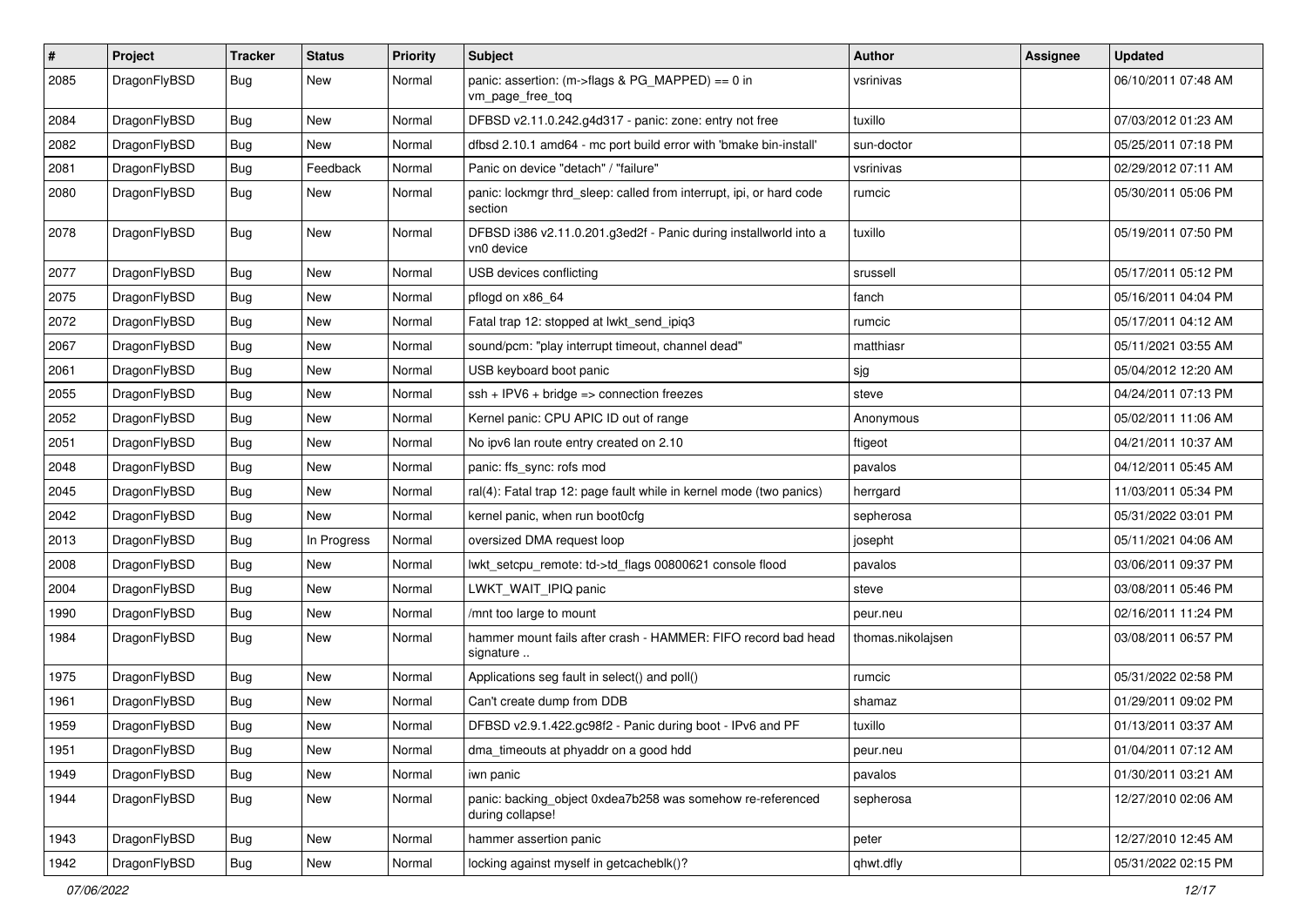| #    | Project      | <b>Tracker</b> | <b>Status</b> | <b>Priority</b> | Subject                                                                                                                                                                                           | <b>Author</b>      | Assignee | <b>Updated</b>      |
|------|--------------|----------------|---------------|-----------------|---------------------------------------------------------------------------------------------------------------------------------------------------------------------------------------------------|--------------------|----------|---------------------|
| 1941 | DragonFlyBSD | <b>Bug</b>     | <b>New</b>    | Normal          | wlan config crash                                                                                                                                                                                 | abandon.every.hope |          | 12/24/2010 07:54 PM |
| 1939 | DragonFlyBSD | <b>Bug</b>     | New           | Normal          | Panic on nightly build and stress test box                                                                                                                                                        | lentferj           |          | 12/18/2010 08:41 AM |
| 1935 | DragonFlyBSD | <b>Bug</b>     | New           | Normal          | mouse does not work after switching between x and console                                                                                                                                         | shamaz             |          | 12/13/2010 10:06 AM |
| 1923 | DragonFlyBSD | Bug            | New           | Normal          | Abysmal NFS performance with IPv6                                                                                                                                                                 | ftigeot            |          | 12/05/2010 09:34 PM |
| 1917 | DragonFlyBSD | Bug            | New           | Normal          | panic: assertion: (RB_EMPTY(&ip->rec_tree) && (ip->flags &<br>HAMMER_INODE_XDIRTY) == 0)    (!RB_EMPTY(&ip->rec_tree)<br>&& (ip->flags & HAMMER_INODE_XDIRTY) != 0) in<br>hammer_flush_inode_done | qhwt.dfly          |          | 11/24/2010 03:23 AM |
| 1916 | DragonFlyBSD | Bug            | New           | Normal          | Constant crashes on x86 64 with UFS                                                                                                                                                               | lentferj           |          | 11/21/2010 07:40 PM |
| 1913 | DragonFlyBSD | Bug            | New           | Normal          | panic: assertion: ip->flush_state != HAMMER_FST_FLUSH in<br>hammer_flush_inode_core                                                                                                               | swildner           |          | 11/20/2010 05:27 PM |
| 1907 | DragonFlyBSD | <b>Bug</b>     | New           | Normal          | Hammer crash in hammer_flusher_flush()                                                                                                                                                            | swildner           |          | 11/11/2010 05:07 AM |
| 1899 | DragonFlyBSD | <b>Bug</b>     | New           | Normal          | Keyboard doesn't work                                                                                                                                                                             | fransm             |          | 05/15/2022 03:32 PM |
| 1884 | DragonFlyBSD | <b>Bug</b>     | New           | Normal          | System completely freezes while listening music (devbuf: malloc<br>limit exceeded)                                                                                                                | shamaz             |          | 01/24/2011 05:00 PM |
| 1877 | DragonFlyBSD | <b>Bug</b>     | New           | Normal          | Freeze during 1st hammer cleanup after new install                                                                                                                                                | elekktretterr      |          | 05/15/2022 11:43 AM |
| 1874 | DragonFlyBSD | <b>Bug</b>     | New           | Normal          | mpd listening on all IPs, accepting only on one                                                                                                                                                   | rumcic             |          | 05/08/2011 01:01 PM |
| 1873 | DragonFlyBSD | <b>Bug</b>     | New           | Normal          | Panic upon usb mouse detach and reattaching                                                                                                                                                       | rumcic             |          | 02/01/2011 09:53 AM |
| 1867 | DragonFlyBSD | Bug            | New           | Normal          | it(4) motherboard and fan problems                                                                                                                                                                | tuxillo            |          | 07/08/2011 10:48 AM |
| 1861 | DragonFlyBSD | Bug            | New           | Normal          | panic via kprintf (lockmgr called in a hard section)                                                                                                                                              | vsrinivas          |          | 10/11/2010 12:56 AM |
| 1860 | DragonFlyBSD | <b>Bug</b>     | Feedback      | Normal          | Panic while creating UFS fs on vn(4) for initrd                                                                                                                                                   | matthias           |          | 02/29/2012 07:16 AM |
| 1850 | DragonFlyBSD | <b>Bug</b>     | New           | Normal          | volume-add on hammer root fs panic                                                                                                                                                                | Johannes.Hofmann   |          | 04/18/2019 04:27 AM |
| 1836 | DragonFlyBSD | <b>Bug</b>     | <b>New</b>    | Normal          | Incorrect TCP checksum show up in tcpdump                                                                                                                                                         | robgar1            |          | 05/15/2022 11:22 AM |
| 1826 | DragonFlyBSD | <b>Bug</b>     | New           | Normal          | panic during boot: assertion so->so port  in tcp input                                                                                                                                            | ftigeot            |          | 05/15/2022 11:05 AM |
| 1824 | DragonFlyBSD | <b>Bug</b>     | Feedback      | Normal          | kernel panic, x86, 2.7.3.859.ge5104                                                                                                                                                               | akirchhoff135014   |          | 03/10/2013 07:49 AM |
| 1818 | DragonFlyBSD | <b>Bug</b>     | New           | Normal          | panic: Bad tailq NEXT (kqueue issue ?)                                                                                                                                                            | ftigeot            |          | 05/15/2022 11:40 AM |
| 1786 | DragonFlyBSD | <b>Bug</b>     | New           | Normal          | Calling NULL function pointer initiates panic loop                                                                                                                                                | sjg                |          | 10/11/2010 05:28 PM |
| 1774 | DragonFlyBSD | Bug            | New           | Normal          | New IP header cleanup branch available for testing                                                                                                                                                | dillon             |          | 05/15/2022 10:59 AM |
| 1749 | DragonFlyBSD | <b>Bug</b>     | In Progress   | Normal          | HAMMER fsstress panic in hammer_flush_inode_core<br>'ip->flush_state != HAMMER_FST_FLUSH'                                                                                                         | vsrinivas          |          | 05/11/2021 04:06 AM |
| 1745 | DragonFlyBSD | Bug            | Feedback      | Normal          | kmalloc panic                                                                                                                                                                                     | josepht            |          | 05/11/2021 04:05 AM |
| 1744 | DragonFlyBSD | <b>Bug</b>     | In Progress   | Normal          | HAMMER fsstress panic in hammer_setup_child_callback                                                                                                                                              | vsrinivas          |          | 05/11/2021 04:05 AM |
| 1727 | DragonFlyBSD | <b>Bug</b>     | Feedback      | Normal          | CD boot panic (2.6.1) (usb?)                                                                                                                                                                      | kiril              |          | 05/15/2022 05:10 AM |
| 1718 | DragonFlyBSD | <b>Bug</b>     | Feedback      | Normal          | IDE disk drive not detected by x86_64 2.6.1 Live CD                                                                                                                                               | bcox               |          | 11/27/2021 08:25 AM |
| 1717 | DragonFlyBSD | <b>Bug</b>     | Feedback      | Normal          | HAMMER panic in hammer_cursor_down()                                                                                                                                                              | josepht1           |          | 05/11/2021 04:05 AM |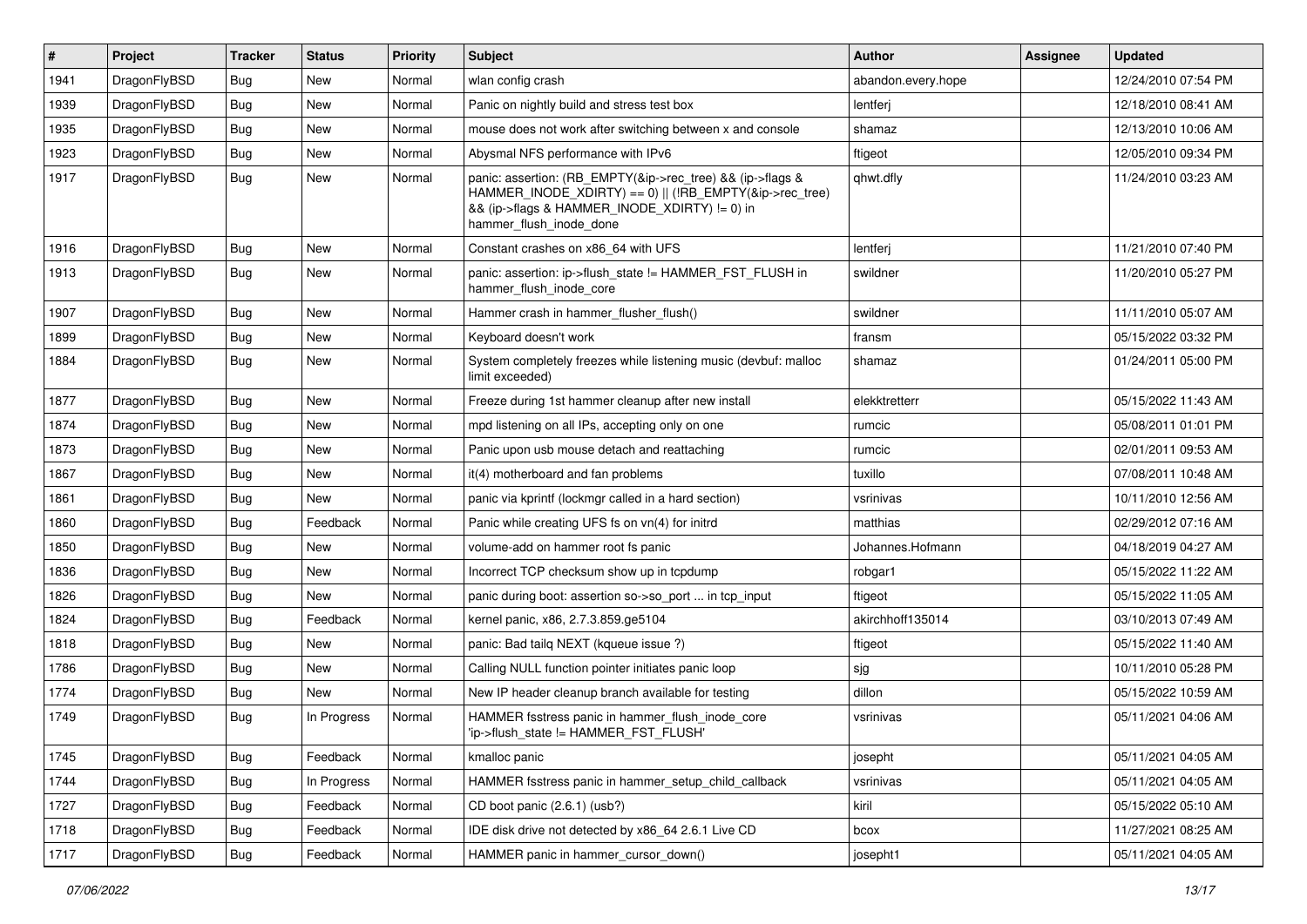| ∦    | Project      | <b>Tracker</b> | <b>Status</b> | <b>Priority</b> | <b>Subject</b>                                                                                                                                            | <b>Author</b> | Assignee | <b>Updated</b>      |
|------|--------------|----------------|---------------|-----------------|-----------------------------------------------------------------------------------------------------------------------------------------------------------|---------------|----------|---------------------|
| 1695 | DragonFlyBSD | <b>Bug</b>     | <b>New</b>    | Normal          | NFS-related system breakdown                                                                                                                              | Anonymous     |          | 04/10/2014 12:35 AM |
| 1672 | DragonFlyBSD | <b>Bug</b>     | Feedback      | Normal          | panic (trap 12) around btree_search() in 2.4.1-RELEASE                                                                                                    | floid         |          | 01/19/2015 03:36 AM |
| 1669 | DragonFlyBSD | <b>Bug</b>     | In Progress   | Normal          | Drive wont open using button                                                                                                                              | elekktretterr |          | 02/29/2012 12:05 PM |
| 1668 | DragonFlyBSD | <b>Bug</b>     | Feedback      | Normal          | Power button not working                                                                                                                                  | elekktretterr |          | 03/10/2013 06:22 AM |
| 1661 | DragonFlyBSD | <b>Bug</b>     | In Progress   | Normal          | panic on password entry mount smb filesystem                                                                                                              | vsrinivas     |          | 11/27/2021 08:29 AM |
| 1634 | DragonFlyBSD | <b>Bug</b>     | New           | Normal          | panic: spin lock: 0xe4ad1320, indefinitive wait!                                                                                                          | elekktretterr |          | 01/19/2015 03:21 AM |
| 1618 | DragonFlyBSD | <b>Bug</b>     | Feedback      | Normal          | collision for 'struct pmap' when using RPC and <sys user.h=""></sys>                                                                                      | carenas       |          | 05/11/2021 04:05 AM |
| 1613 | DragonFlyBSD | <b>Bug</b>     | Feedback      | Normal          | USB Keyboard not working on master                                                                                                                        | elekktretterr |          | 05/11/2021 04:05 AM |
| 1594 | DragonFlyBSD | Bug            | New           | Normal          | Kernel panic during boot from Live CD on Dell E6400                                                                                                       | bodie         |          | 05/11/2021 03:54 AM |
| 1592 | DragonFlyBSD | <b>Bug</b>     | Feedback      | Normal          | AcpiOSUnmapMemory: Warning, deallocation did not track<br>allocation.                                                                                     | eocallaghan   |          | 06/02/2014 07:45 AM |
| 1591 | DragonFlyBSD | Bug            | Feedback      | Normal          | Lenovo X301 hangs with AHCI Driver CMD TIMEOUT<br>$STS=d0<BSY>$                                                                                           | eocallaghan   |          | 05/11/2021 04:05 AM |
| 1580 | DragonFlyBSD | Bug            | Feedback      | Normal          | Panic (Fatal trap 12: page fault while in kernel mode) while playing<br>with pf and netif names                                                           | rumcic        |          | 12/21/2018 01:21 AM |
| 1577 | DragonFlyBSD | Bug            | Feedback      | Normal          | panic: assertion: leaf->base.obj_id == ip->obj_id in<br>hammer_ip_delete_range                                                                            | qhwt+dfly     |          | 05/11/2021 04:01 AM |
| 1563 | DragonFlyBSD | <b>Bug</b>     | Feedback      | Normal          | reset(1) doesn't reset terminal to the defaults                                                                                                           | hasso         |          | 03/10/2013 04:17 AM |
| 1560 | DragonFlyBSD | <b>Bug</b>     | Feedback      | Normal          | Unable to modify partition table on ThinkPad T61p during install                                                                                          | rehsack       |          | 01/15/2015 08:57 AM |
| 1559 | DragonFlyBSD | Bug            | <b>New</b>    | Normal          | kernel trap                                                                                                                                               | phma          |          | 11/27/2021 08:43 AM |
| 1525 | DragonFlyBSD | <b>Bug</b>     | <b>New</b>    | Normal          | boehm-gc problems                                                                                                                                         | hasso         |          | 10/13/2012 07:13 PM |
| 1521 | DragonFlyBSD | <b>Bug</b>     | Feedback      | Normal          | amd64 2.4 livecd won't mount root at boot                                                                                                                 | bolapara      |          | 01/28/2018 03:45 AM |
| 1502 | DragonFlyBSD | Bug            | In Progress   | Normal          | Lock while deleting files from nohistory HAMMER directories                                                                                               | hasso         |          | 03/10/2013 04:28 AM |
| 1489 | DragonFlyBSD | <b>Bug</b>     | Feedback      | Normal          | panic: ufs dirbad: bad dir                                                                                                                                | rumcic        |          | 03/10/2013 04:34 AM |
| 1486 | DragonFlyBSD | Bug            | Feedback      | Normal          | Interrupt storm related to SATA DVD device                                                                                                                | hasso         |          | 05/11/2021 04:01 AM |
| 1481 | DragonFlyBSD | <b>Bug</b>     | Feedback      | Normal          | panic: assertion: kva_p(buf) in soopt_from_kbuf (after ipfw pipe<br>show, 2.2.1-R)                                                                        | combiner      |          | 05/11/2021 04:01 AM |
| 1463 | DragonFlyBSD | Bug            | <b>New</b>    | Normal          | Mountroot before drives are initialized                                                                                                                   | elekktretterr |          | 12/07/2010 01:30 PM |
| 1456 | DragonFlyBSD | <b>Bug</b>     | Feedback      | Normal          | Microsoft wireless desktop problems                                                                                                                       | elekktretterr |          | 01/15/2015 08:34 AM |
| 1454 | DragonFlyBSD | <b>Bug</b>     | Feedback      | Normal          | Unable to boot from external USB DVD drive                                                                                                                | elekktretterr |          | 05/11/2021 04:01 AM |
| 1448 | DragonFlyBSD | Bug            | Feedback      | Normal          | panic: assertion: _tp->tt_msg->tt_cpuid == mycpuid in<br>tcp_callout_active tcp_output tcp_usr_send netmsg_pru_send<br>netmsg_service tcpmsg_service_loop | dillon        |          | 05/11/2021 04:00 AM |
| 1429 | DragonFlyBSD | <b>Bug</b>     | Feedback      | Normal          | vkernel bug - "mfree: m->m_nextpkt != NULL"                                                                                                               | dillon        |          | 05/11/2021 04:00 AM |
| 1398 | DragonFlyBSD | Submit         | In Progress   | Normal          | hdestroy(3) restricts hash key to point to malloc'ed space                                                                                                | Anonymous     |          | 08/20/2021 04:06 PM |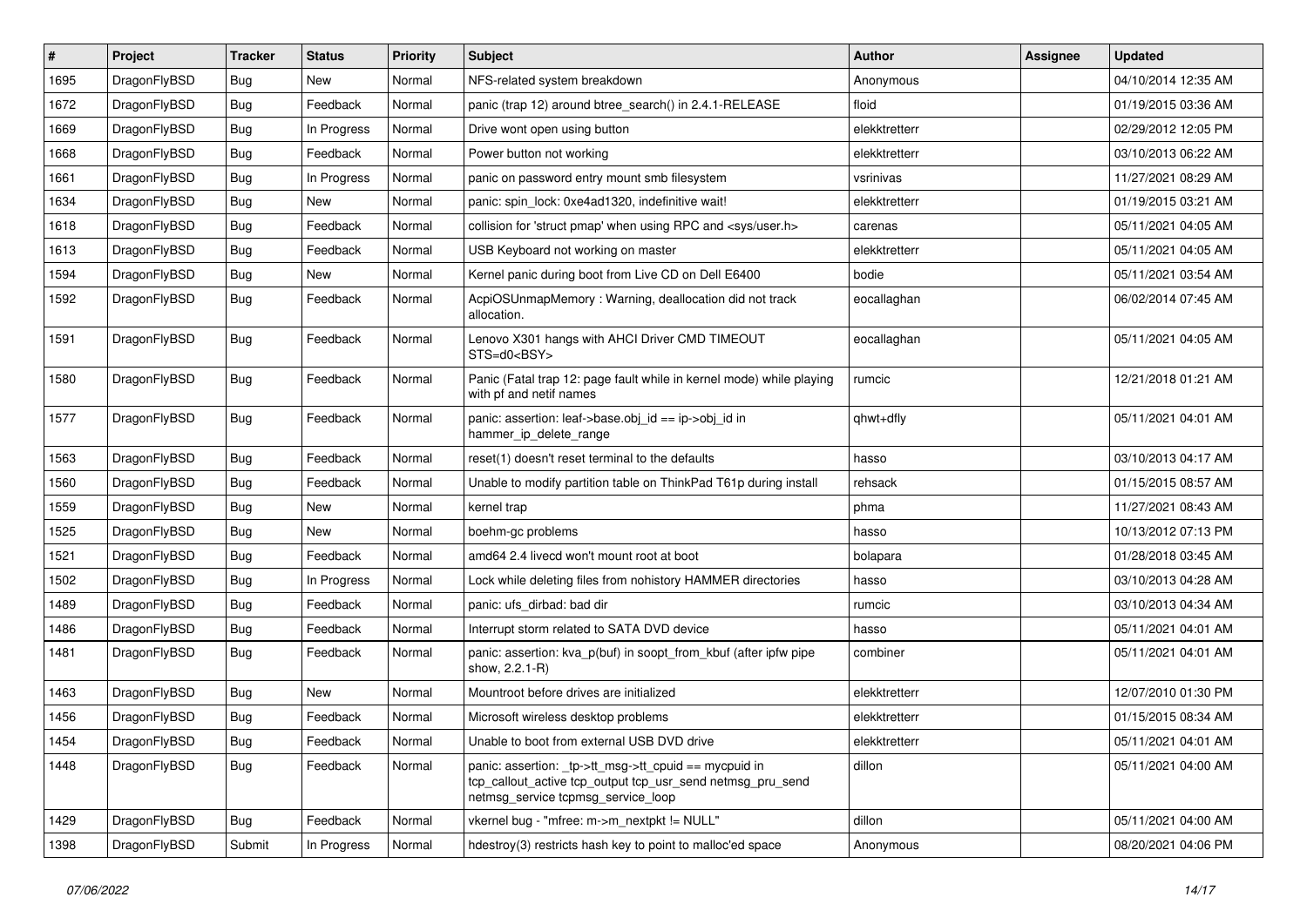| $\vert$ # | Project      | <b>Tracker</b> | <b>Status</b> | <b>Priority</b> | <b>Subject</b>                                                              | <b>Author</b>  | <b>Assignee</b> | <b>Updated</b>      |
|-----------|--------------|----------------|---------------|-----------------|-----------------------------------------------------------------------------|----------------|-----------------|---------------------|
| 1387      | DragonFlyBSD | <b>Bug</b>     | Feedback      | Normal          | zero-size malloc and ps: kvm_getprocs: Bad address                          | qhwt+dfly      |                 | 05/11/2021 04:00 AM |
| 1368      | DragonFlyBSD | <b>Bug</b>     | In Progress   | Normal          | suspend signal race?                                                        | qhwt+dfly      |                 | 05/11/2021 03:51 AM |
| 1336      | DragonFlyBSD | <b>Bug</b>     | In Progress   | Normal          | Still looking for reports of missed directory entries w/ HAMMER             | dillon         |                 | 05/11/2021 04:00 AM |
| 1332      | DragonFlyBSD | <b>Bug</b>     | Feedback      | Normal          | DFBSD 2.2 - Booting usbcdrom/usbsticks on thinkpad hangs on<br>"BTX Halted" | tuxillo        |                 | 05/11/2021 04:00 AM |
| 1330      | DragonFlyBSD | Bug            | Feedback      | Normal          | Hammer, usb disk, SYNCHRONIZE CACHE failure                                 | josepht        |                 | 06/02/2014 04:56 AM |
| 1307      | DragonFlyBSD | Bug            | In Progress   | Normal          | hammer tid -2 shows unexpected result                                       | corecode       |                 | 10/18/2016 05:29 PM |
| 1282      | DragonFlyBSD | <b>Bug</b>     | Feedback      | Normal          | panic (trap 12) when booting SMP kernel on Atom 330 (dual core)             | tomaz.borstnar |                 | 05/11/2021 04:00 AM |
| 1250      | DragonFlyBSD | Bug            | Feedback      | Normal          | Panic upon plugging an USB flash drive into the machine                     | rumcic         |                 | 03/10/2013 05:17 AM |
| 1249      | DragonFlyBSD | Bug            | Feedback      | Normal          | panic: ffs_vfree: freeing free inode                                        | rumcic         |                 | 03/10/2013 05:13 AM |
| 1246      | DragonFlyBSD | <b>Bug</b>     | New           | Normal          | bad resolution (monitor desync) with livedvd                                | Przem0l        |                 | 02/18/2014 06:29 AM |
| 1218      | DragonFlyBSD | Bug            | In Progress   | Normal          | panic: assertion: error == 0 in hammer_start_transaction                    | rumcic         |                 | 05/11/2021 04:00 AM |
| 1194      | DragonFlyBSD | <b>Bug</b>     | New           | Normal          | SCSI errors while trying to copy photos from my camera                      | elekktretterr  |                 | 01/14/2015 04:39 PM |
| 1193      | DragonFlyBSD | Bug            | <b>New</b>    | Normal          | kernel doesn't recognize cdrom drive                                        | nonsolosoft    |                 | 01/25/2014 09:11 PM |
| 1192      | DragonFlyBSD | Submit         | <b>New</b>    | Normal          | KKASSERTs in sys/kern/uipc_{msg,socket}.c are too strict                    | rumcic         |                 | 05/11/2021 04:07 AM |
| 1181      | DragonFlyBSD | <b>Bug</b>     | In Progress   | Normal          | ACX111 panic                                                                | elekktretterr  |                 | 05/11/2021 04:00 AM |
| 1144      | DragonFlyBSD | Bug            | Feedback      | Normal          | Incorrect clock under KVM                                                   | msylvan        |                 | 03/09/2013 01:17 PM |
| 1101      | DragonFlyBSD | <b>Bug</b>     | Feedback      | Normal          | ohci related panic                                                          | polachok       |                 | 05/11/2021 04:00 AM |
| 989       | DragonFlyBSD | <b>Bug</b>     | New           | Normal          | installer/fdisk trouble with wrapped values                                 | Discodestroyer |                 | 02/18/2014 06:27 AM |
| 979       | DragonFlyBSD | <b>Bug</b>     | Feedback      | Normal          | Failure-prone USB mass storage (SB600? msdosfs? CAM?)                       | floid          |                 | 01/15/2015 08:38 AM |
| 846       | DragonFlyBSD | <b>Bug</b>     | Feedback      | Normal          | USB bugs:usb mouse can't used!                                              | frankning      |                 | 01/15/2015 08:36 AM |
| 806       | DragonFlyBSD | <b>Bug</b>     | Feedback      | Normal          | boot error on MacBook                                                       | tralamazza     |                 | 06/04/2022 05:28 AM |
| 604       | DragonFlyBSD | <b>Bug</b>     | In Progress   | Normal          | 1.8.1-RELEASE - clock runs fast on mainboard ASUS P5A-B                     | yeti           |                 | 05/11/2021 03:55 AM |
| 570       | DragonFlyBSD | <b>Bug</b>     | Feedback      | Normal          | 1.8.x: ACPI problems                                                        | qhwt+dfly      |                 | 06/02/2014 03:45 AM |
| 331       | DragonFlyBSD | Bug            | In Progress   | Normal          | ftpsesame (aka Bridging S01E03)                                             | bastyaelvtars  |                 | 03/09/2013 12:28 PM |
| 243       | DragonFlyBSD | Bug            | Feedback      | Normal          | weird behavior in the shell                                                 | swildner       |                 | 05/31/2022 02:51 PM |
| 293       | DragonFlyBSD | <b>Bug</b>     | Feedback      | Low             | Various updates to the handbook                                             | victor         | victor          | 03/10/2013 04:46 AM |
| 2721      | DragonFlyBSD | Submit         | Feedback      | Low             | Some few zalloc calls to objcache ones replacements                         | dclink         | tuxillo         | 05/11/2021 04:08 AM |
| 1819      | DragonFlyBSD | Bug            | In Progress   | Low             | truss - Major revamping task list                                           | tuxillo        | tuxillo         | 11/27/2021 08:45 AM |
| 1428      | DragonFlyBSD | <b>Bug</b>     | Feedback      | Low             | POSIX.1e implementation is too old                                          | hasso          | tuxillo         | 05/11/2021 04:00 AM |
| 2252      | DragonFlyBSD | <b>Bug</b>     | New           | Low             | snd_hda not useable if loaded via /boot/loader.conf                         | xbit           | swildner        | 12/14/2011 12:23 AM |
| 1714      | DragonFlyBSD | <b>Bug</b>     | New           | Low             | hwpmc                                                                       | alexh          | swildner        | 08/18/2012 02:03 PM |
| 1532      | DragonFlyBSD | <b>Bug</b>     | New           | Low             | jemalloc doesn't work on DragonFly                                          | hasso          | sjg             | 08/02/2011 01:14 AM |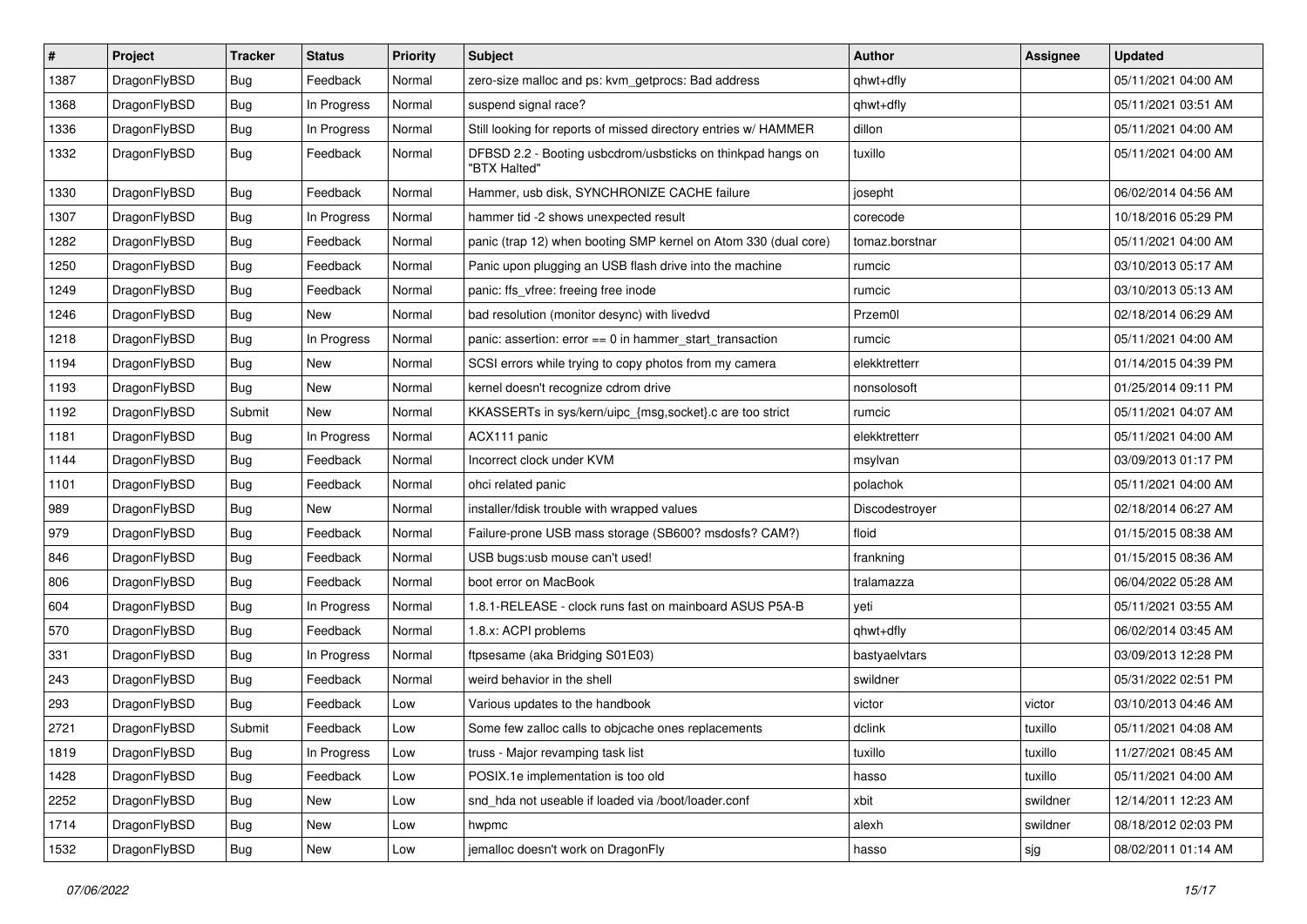| $\sharp$ | Project      | <b>Tracker</b> | <b>Status</b> | <b>Priority</b> | Subject                                                                                                       | <b>Author</b>    | <b>Assignee</b> | <b>Updated</b>      |
|----------|--------------|----------------|---------------|-----------------|---------------------------------------------------------------------------------------------------------------|------------------|-----------------|---------------------|
| 600      | DragonFlyBSD | Bug            | New           | Low             | /sys/libkern/karc4random                                                                                      | robin carey5     | profmakx        | 01/19/2015 03:07 AM |
| 679      | DragonFlyBSD | Bug            | <b>New</b>    | Low             | Netgraph backward compatibility for old *LEN constants                                                        | nant             | nant            | 02/18/2014 05:45 AM |
| 385      | DragonFlyBSD | Bug            | Feedback      | Low             | Mail archive address removal                                                                                  | justin           | justin          | 03/09/2013 11:24 AM |
| 1127     | DragonFlyBSD | <b>Bug</b>     | Feedback      | Low             | cdrom drive not detected                                                                                      | tgr              | corecode        | 01/15/2015 08:55 AM |
| 1538     | DragonFlyBSD | Bug            | New           | Low             | mountroot should probe file systems                                                                           | corecode         | alexh           | 11/24/2010 06:35 PM |
| 3311     | DragonFlyBSD | Bug            | New           | Low             | TrueCrypt support may cause kernel crash                                                                      | arcade@b1t.name  |                 | 04/29/2022 06:19 AM |
| 3228     | DragonFlyBSD | Bug            | New           | Low             | pfi kif unref: state refcount $\leq$ 0 in dmesg                                                               | justin           |                 | 03/05/2021 06:39 AM |
| 3132     | DragonFlyBSD | <b>Bug</b>     | <b>New</b>    | Low             | unifdef mined                                                                                                 | bcallah          |                 | 04/26/2018 08:34 PM |
| 3107     | DragonFlyBSD | <b>Bug</b>     | New           | Low             | ACPI interrupt storm when loading i915 on Lenovo T460                                                         | oyvinht          |                 | 07/15/2020 07:01 AM |
| 3101     | DragonFlyBSD | Bug            | <b>New</b>    | Low             | PFI CGI install not working in dragonflybsd 5.0.1 USB install                                                 | bnegre82         |                 | 05/11/2021 04:14 AM |
| 3024     | DragonFlyBSD | <b>Bug</b>     | New           | Low             | sys/dev/netif/wi/if_wi.c:1090]: (style) Redundant condition                                                   | dcb              |                 | 04/11/2017 11:56 AM |
| 2931     | DragonFlyBSD | <b>Bug</b>     | <b>New</b>    | Low             | 'gdb' of 'vkernel' unable to print backtrace                                                                  | tofergus         |                 | 07/26/2016 01:51 PM |
| 2887     | DragonFlyBSD | Bug            | <b>New</b>    | Low             | Missing extattr_namespace_to_string and<br>extattr_string_to_namespace functions                              | rubenk           |                 | 02/06/2016 05:09 AM |
| 2882     | DragonFlyBSD | Bug            | <b>New</b>    | Low             | bridge sends packets from individual interfaces                                                               | arcade@b1t.name  |                 | 01/09/2016 12:43 PM |
| 2878     | DragonFlyBSD | <b>Bug</b>     | <b>New</b>    | Low             | [fix] CCVER problem when using clang and cpu extensions<br>(intrinsics)                                       | arcade@b1t.name  |                 | 06/24/2016 04:25 AM |
| 2877     | DragonFlyBSD | <b>Bug</b>     | New           | Low             | sed fails when working with UTF-8 locale and non-UTF symbols                                                  | arcade@b1t.name  |                 | 12/30/2015 11:20 AM |
| 2859     | DragonFlyBSD | <b>Bug</b>     | New           | Low             | Installer configuration menu always highlights "Select timezone", no<br>matter which step was last completed. | cgag             |                 | 12/02/2015 01:54 PM |
| 2858     | DragonFlyBSD | <b>Bug</b>     | New           | Low             | Installer "Local or UTC" question should have "No" selected by<br>default.                                    | cgag             |                 | 12/02/2015 01:18 PM |
| 2797     | DragonFlyBSD | Bug            | In Progress   | Low             | vkernels with & without machdep.pmap_mmu_optimize                                                             | yellowrabbit2010 |                 | 11/27/2021 08:06 AM |
| 2790     | DragonFlyBSD | Submit         | New           | Low             | filedesc softrefs increment code factoring                                                                    | dclink           |                 | 02/21/2015 04:00 AM |
| 2680     | DragonFlyBSD | <b>Bug</b>     | New           | Low             | boot0cfg update makes box unbootable                                                                          | herrgard         |                 | 06/10/2014 06:02 AM |
| 2675     | DragonFlyBSD | Bug            | New           | Low             | Ultimate N WiFi Link 5300 get iwn intr: fatal firmware error on 5GHz                                          | revuwa           |                 | 05/11/2021 04:07 AM |
| 2636     | DragonFlyBSD | <b>Bug</b>     | Feedback      | Low             | Add -x flag to iostat (a la solaris)                                                                          | tuxillo          |                 | 05/11/2021 04:07 AM |
| 2631     | DragonFlyBSD | Bug            | In Progress   | Low             | Verify library versioning current with full package build and switch it<br>on (after publishing packages)     | tuxillo          |                 | 05/11/2021 04:06 AM |
| 2552     | DragonFlyBSD | <b>Bug</b>     | New           | Low             | hammer recovery should indicate progress                                                                      | phma             |                 | 05/03/2013 12:13 AM |
| 2529     | DragonFlyBSD | <b>Bug</b>     | New           | Low             | Sundance network adapter is not detected and attached                                                         | kworr            |                 | 03/25/2013 02:29 AM |
| 2403     | DragonFlyBSD | <b>Bug</b>     | New           | Low             | newfs -E doesn't handle /dev/serno device names properly                                                      | ftigeot          |                 | 08/17/2012 05:07 AM |
| 2095     | DragonFlyBSD | <b>Bug</b>     | New           | Low             | Running installer post-install: Unsupported DFUI transport "                                                  | greenrd          |                 | 06/26/2011 09:20 AM |
| 2020     | DragonFlyBSD | <b>Bug</b>     | New           | Low             | Port brcm80211 driver from Linux to DragonFly BSD                                                             | studer           |                 | 03/05/2011 10:54 PM |
| 1982     | DragonFlyBSD | <b>Bug</b>     | New           | Low             | There is no linuxulator on x86-64                                                                             | herrgard         |                 | 05/31/2022 02:25 PM |